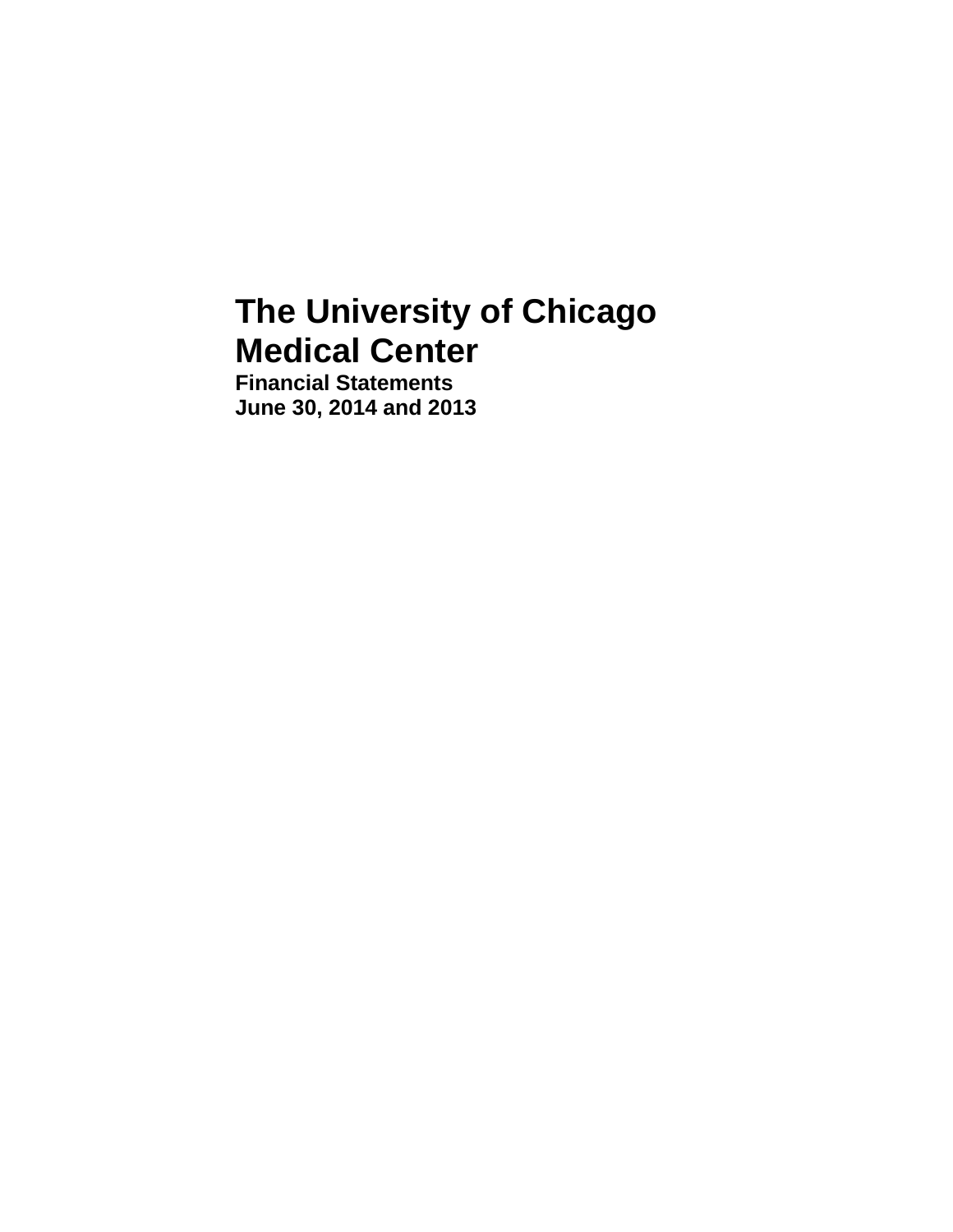## Page(s)

| <b>Financial Statements</b> |  |
|-----------------------------|--|
|                             |  |
|                             |  |
|                             |  |
|                             |  |
|                             |  |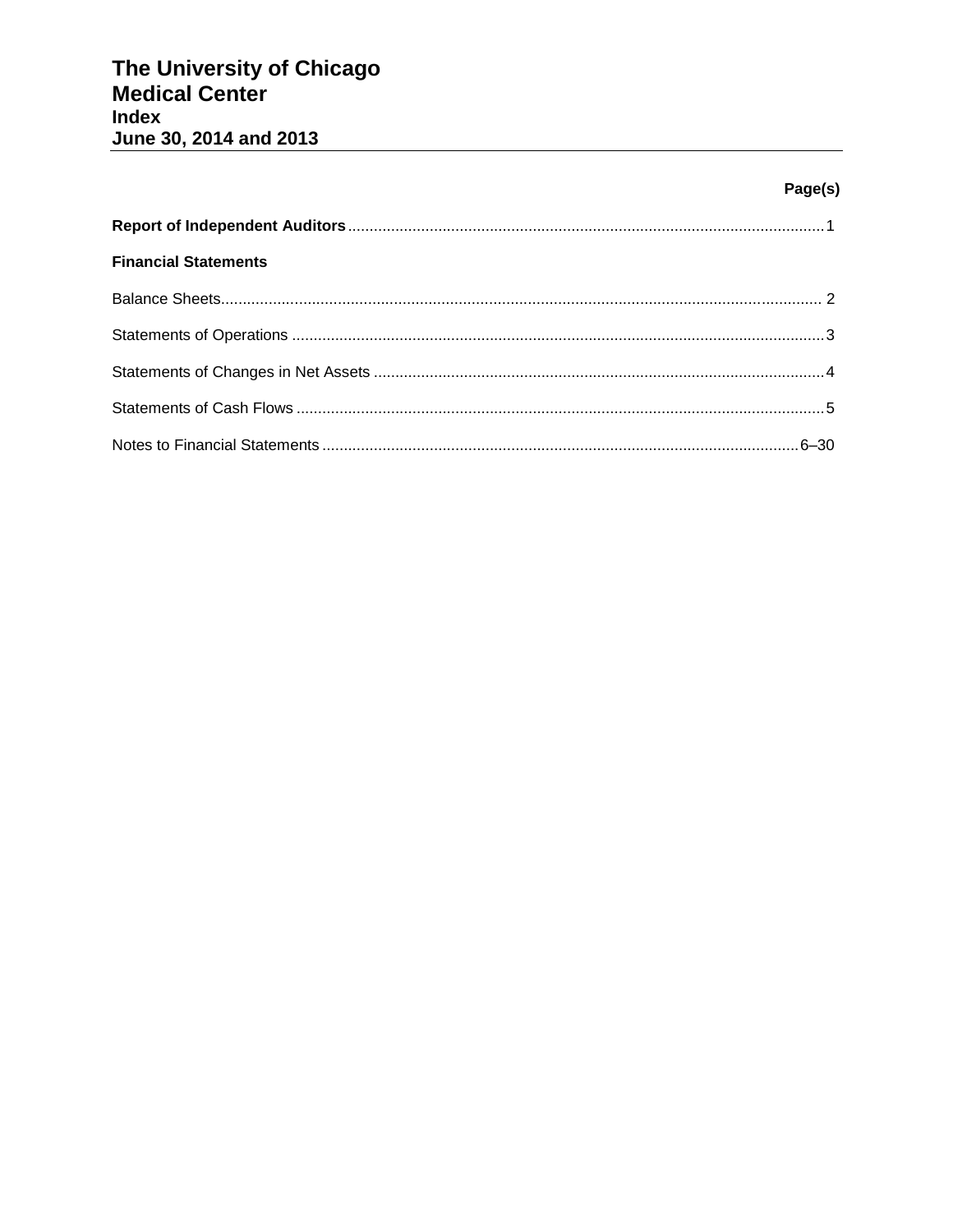

#### **Independent Auditor's Report**

To the Board of Trustees of The University of Chicago Medical Center:

We have audited the accompanying financial statements of The University of Chicago Medical Center, which comprise the [consolidated] balance sheets as of June 30, 2014 and 2013, and the related statements of operations, of changes in net assets, and cash flows for the years then ended.

#### *Management's Responsibility for the Financial Statements*

Management is responsible for the preparation and fair presentation of the financial statements in accordance with accounting principles generally accepted in the United States of America; this includes the design, implementation, and maintenance of internal control relevant to the preparation and fair presentation of financial statements that are free from material misstatement, whether due to fraud or error.

#### *Auditor's Responsibility*

Our responsibility is to express an opinion on the financial statements based on our audits. We conducted our audits in accordance with auditing standards generally accepted in the United States of America. Those standards require that we plan and perform the audit to obtain reasonable assurance about whether the financial statements are free from material misstatement.

An audit involves performing procedures to obtain audit evidence about the amounts and disclosures in the financial statements. The procedures selected depend on our judgment, including the assessment of the risks of material misstatement of the financial statements, whether due to fraud or error. In making those risk assessments, we consider internal control relevant to the Company's preparation and fair presentation of the financial statements in order to design audit procedures that are appropriate in the circumstances, but not for the purpose of expressing an opinion on the effectiveness of the Company's internal control. Accordingly, we express no such opinion. An audit also includes evaluating the appropriateness of accounting policies used and the reasonableness of significant accounting estimates made by management, as well as evaluating the overall presentation of the financial statements. We believe that the audit evidence we have obtained is sufficient and appropriate to provide a basis for our audit opinion.

#### *Opinion*

In our opinion, the financial statements referred to above present fairly, in all material respects, the financial position of The University of Chicago Medical Center at June 30, 2014 and 2013, and the results of its operations and its cash flows for the years then ended in accordance with accounting principles generally accepted in the United States of America.

PrinstectouseCoopers LLP

October 15, 2014

*PricewaterhouseCoopers LLP, One North Wacker, Chicago, IL 60606 T: (312) 298 2000, F: (312) 298 2001,* www.pwc.com/us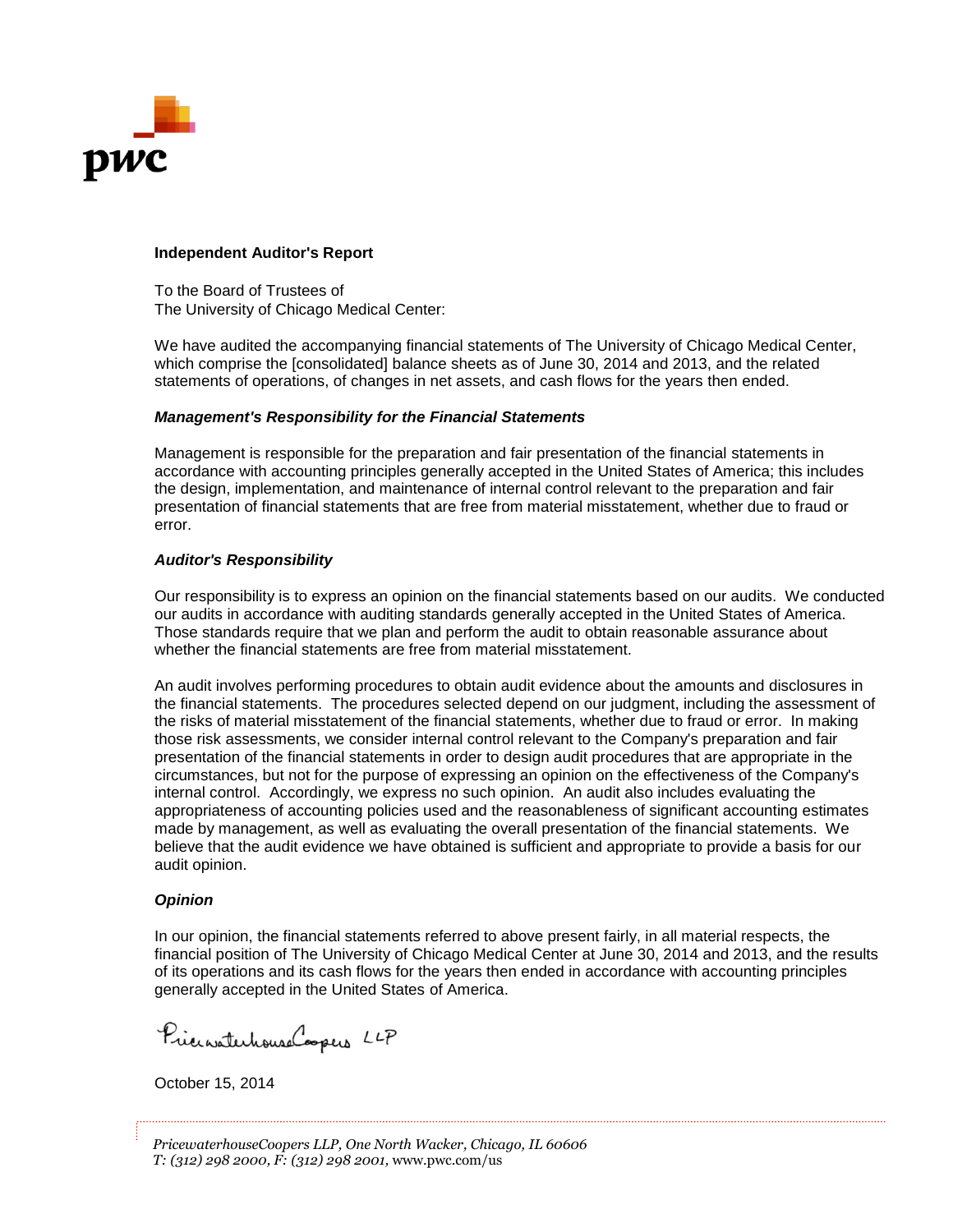## **The University of Chicago Medical Center Balance Sheets June 30, 2014 and 2013 (in thousands of dollars)**

|                                                                        | 2014            | 2013            |
|------------------------------------------------------------------------|-----------------|-----------------|
| <b>Assets</b>                                                          |                 |                 |
| <b>Current assets</b>                                                  |                 |                 |
| Cash and cash equivalents                                              | \$<br>79,698    | \$<br>164,504   |
| Patient accounts receivable, less allowance for doubtful               |                 |                 |
| accounts for 2014 - \$41,874 and 2013 - \$29,612                       | 184,765         | 204,279         |
| Current portion of investments limited to use                          | 11              | 11              |
| Current portion of malpractice self-insurance receivable               | 19,305          | 22,502          |
| Current portion of pledges receivable                                  | 2,598           | 2,243           |
| Prepaids, inventory and other current assets                           | 34,176          | 35,176          |
| Total current assets                                                   | 320,553         | 428,715         |
| Investments limited to use, less current portion                       | 1,021,660       | 797,305         |
| Property, plant and equipment, net                                     | 1,199,907       | 1,189,623       |
| Pledges receivable, less current portion                               | 1,893           | 2,465           |
| Malpractice self-insurance receivable, less current portion            | 96,134          | 98,821          |
| Other assets, net                                                      | 16,895          | 15,722          |
| <b>Total assets</b>                                                    | \$<br>2,657,042 | \$<br>2,532,651 |
| <b>Liabilities and Net Assets</b>                                      |                 |                 |
| <b>Current liabilities</b>                                             |                 |                 |
| Accounts payable and accrued expenses                                  | \$<br>115,093   | \$<br>131,206   |
| Current portion of long-term debt                                      | 10,050          | 10,385          |
| Current portion of other long-term liabilities                         | 311             | 2,033           |
| Current portion of estimated third-party payor settlements             | 89,805          | 51,836          |
| Current portion of malpractice self-insurance liability                | 19,305          | 22,502          |
| Due to University of Chicago                                           | 15,761          | 14,799          |
| Total current liabilities                                              | 250,325         | 232,761         |
| Other liabilities                                                      |                 |                 |
| Worker's compensation self-insurance liabilities, less current portion | 8,241           | 9,528           |
| Malpractice self-insurance liability, less current portion             | 96,134          | 98,821          |
| Long-term debt, less current portion                                   | 831,035         | 820,341         |
| Interest rate swap liability                                           | 95,810          | 88,769          |
| Other long-term liabilities, less current portion                      | 33,595          | 44,741          |
| <b>Total liabilities</b>                                               | 1,315,140       | 1,294,961       |
| Net assets                                                             |                 |                 |
| Unrestricted                                                           | 1,245,856       | 1,149,627       |
| Temporarily restricted                                                 | 87,954          | 81,971          |
| Permanently restricted                                                 | 8,092           | 6,092           |
| Total net assets                                                       | 1,341,902       | 1,237,690       |
| Total liabilities and net assets                                       | \$<br>2,657,042 | \$<br>2,532,651 |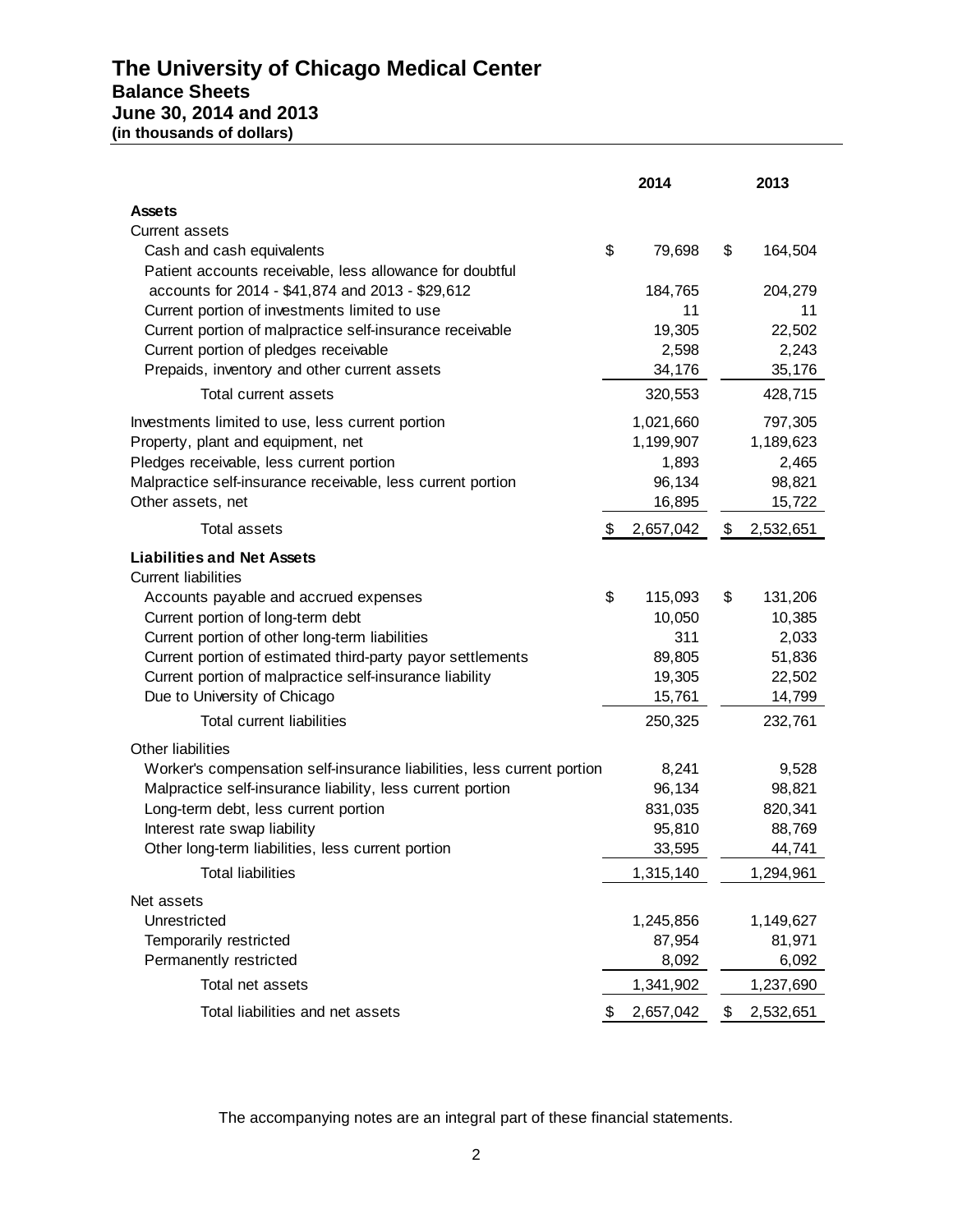## **The University of Chicago Medical Center Statements of Operations Years Ended June 30, 2014 and 2013**

**(in thousands of dollars)**

|                                                                                                                       | 2014            | 2013            |
|-----------------------------------------------------------------------------------------------------------------------|-----------------|-----------------|
|                                                                                                                       |                 |                 |
| <b>Operating revenues</b>                                                                                             |                 |                 |
| Net patient service revenue                                                                                           | \$<br>1,409,095 | \$<br>1,303,787 |
| Provision for doubtful accounts                                                                                       | 55,169          | 47,812          |
| Net patient service revenue after provision for doubtful accounts<br>Other operating revenues and net assets released | 1,353,926       | 1,255,975       |
| from restrictions                                                                                                     | 93,577          | 81,184          |
| Total operating revenues                                                                                              | 1,447,503       | 1,337,159       |
| <b>Operating expenses</b>                                                                                             |                 |                 |
| Salaries, wages and benefits                                                                                          | 627,588         | 595,968         |
| Supplies and other                                                                                                    | 367,633         | 332,707         |
| Physician services from the University of Chicago                                                                     | 204,586         | 191,862         |
| Insurance                                                                                                             | 15,345          | 18,382          |
| Interest                                                                                                              | 33,354          | 19,883          |
| Medicaid provider tax                                                                                                 | 46,071          | 26,691          |
| Depreciation and amortization                                                                                         | 83,563          | 70,466          |
| Total operating expenses                                                                                              | 1,378,140       | 1,255,959       |
| Total operating income                                                                                                | 69,363          | 81,200          |
| <b>Nonoperating gains</b>                                                                                             |                 |                 |
| Investment income and unrestricted gifts, net                                                                         | 101,159         | 57,137          |
| Derivative ineffectiveness gain                                                                                       | 535             | 2,993           |
| Excess of revenues over expenses                                                                                      | 171,057         | 141,330         |
| Other changes in net assets                                                                                           |                 |                 |
| Transfers to University of Chicago                                                                                    | (72, 749)       | (74, 544)       |
| Net assets released for capital purchases                                                                             | 2,462           | 14,277          |
| Liability for pension benefits                                                                                        | 1,337           | 3,878           |
| Changes in valuation of derivatives                                                                                   | (5, 914)        | 36,713          |
| Other, net                                                                                                            | 36              | 56              |
| Increase in unrestricted net assets                                                                                   | \$<br>96,229    | \$<br>121,710   |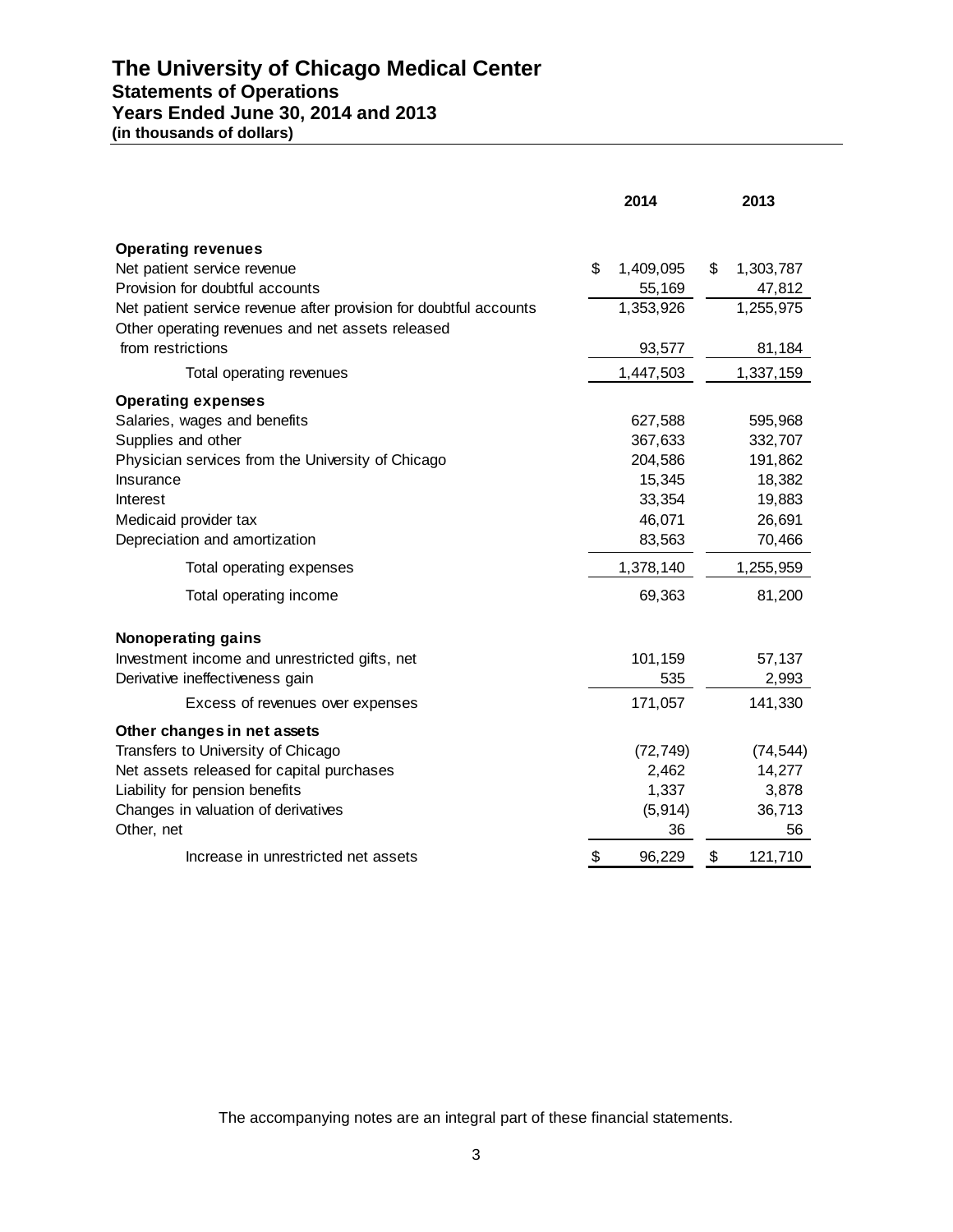## **The University of Chicago Medical Center**

### **Statements of Changes in Net Assets**

**Years Ended June 30, 2014 and 2013**

**(in thousands of dollars)**

|                                                          | 2014          | 2013            |
|----------------------------------------------------------|---------------|-----------------|
| Unrestricted net assets                                  |               |                 |
| Excess of revenues over expenses                         | \$<br>171,057 | \$<br>141,330   |
| Transfers to University of Chicago                       | (72, 749)     | (74, 544)       |
| Net assets released for capital purchases                | 2,462         | 14,277          |
| Liability for pension benefits                           | 1,337         | 3,878           |
| Changes in valuation of derivatives                      | (5, 914)      | 36,713          |
| Other, net                                               | 36            | 56              |
| Increase in unrestricted net assets                      | 96,229        | 121,710         |
| Temporarily restricted net assets                        |               |                 |
| Contributions                                            | 4,007         | 3,137           |
| Net assets released from restrictions used for           |               |                 |
| operating purposes                                       | (4,860)       | (4,621)         |
| Investment Income                                        | 9,298         | 4,604           |
| Net assets released for capital purchases                | (2, 462)      | (14, 277)       |
| Other                                                    |               | (2, 217)        |
| Increase (decrease) in temporarily restricted net assets | 5,983         | (13, 374)       |
| <b>Permanently restricted net assets</b>                 |               |                 |
| Contributions and other                                  | 2,000         |                 |
| Increase in net assets                                   | 104,212       | 108,336         |
| Net assets at beginning of year                          | 1,237,690     | 1,129,354       |
| Net assets at end of year                                | 1,341,902     | \$<br>1,237,690 |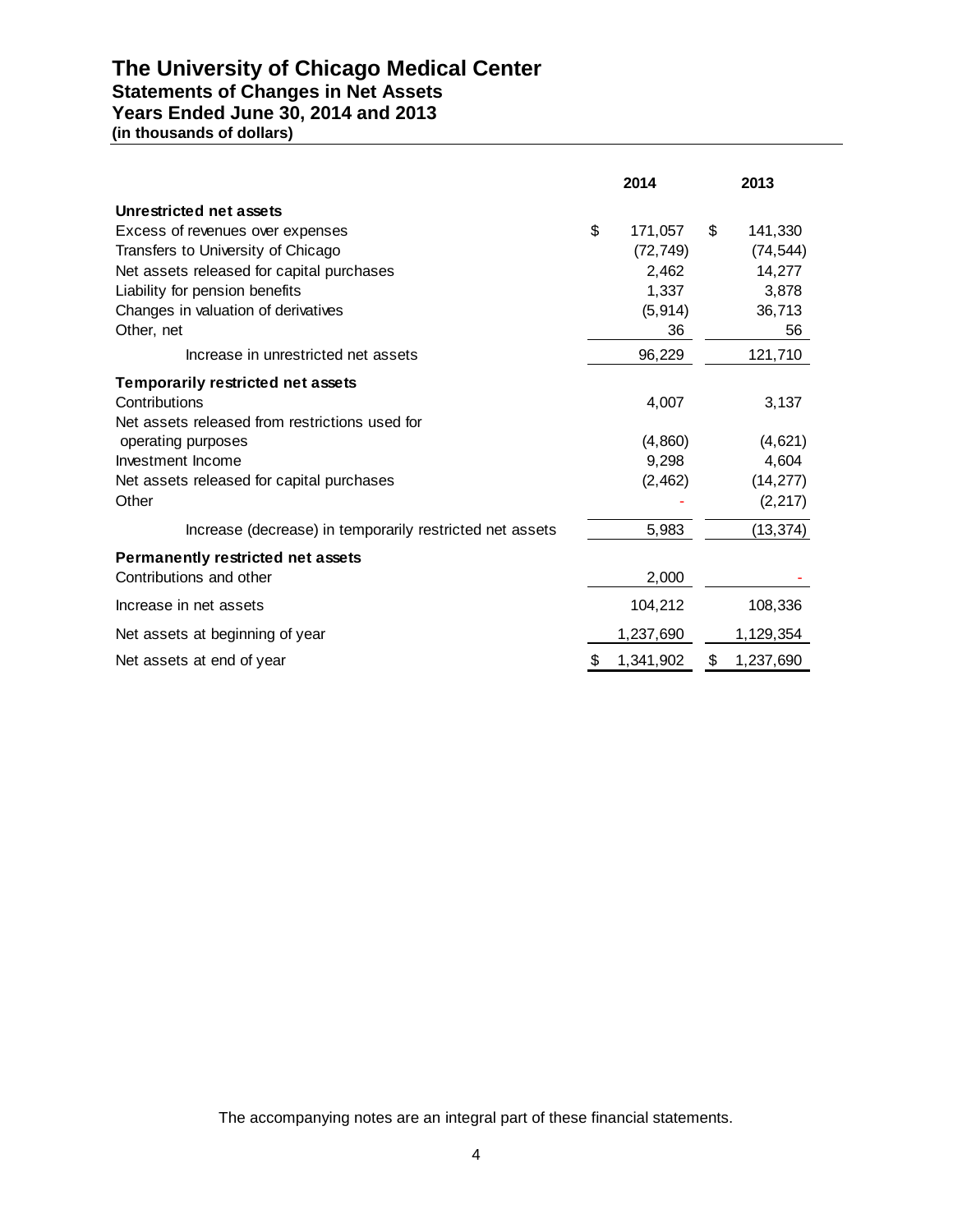## **The University of Chicago Medical Center Statements of Cash Flows Years Ended June 30, 2014 and 2013 (in thousands of dollars)**

|                                                           |                          | 2014       |                          | 2013       |
|-----------------------------------------------------------|--------------------------|------------|--------------------------|------------|
| Cash flows from operating activities                      |                          |            |                          |            |
| Increase in net assets                                    | \$                       | 104,212    | \$                       | 108,336    |
| Adjustments to reconcile change in net assets to net cash |                          |            |                          |            |
| provided by operating activities                          |                          |            |                          |            |
| Net change in unrealized gains on investments             |                          | (65, 113)  |                          | (1,075)    |
| Transfers to University of Chicago                        |                          | 72,749     |                          | 74,544     |
| Restricted contributions and other changes                |                          | (4,008)    |                          | (921)      |
| Realized gains on investments                             |                          | (45, 346)  |                          | (60, 665)  |
| Net change in valuation of derivatives                    |                          | 7,041      |                          | (47, 103)  |
| Pension and other changes in unrestricted net assets      |                          | (36)       |                          | (3,934)    |
| Loss on disposal of assets                                |                          | 1,071      |                          | 935        |
| Depreciation and amortization                             |                          | 83,170     |                          | 70,329     |
| Increase (decrease) in cash resulting from a change in    |                          |            |                          |            |
| Patient accounts receivable, net                          |                          | 19,514     |                          | 4,727      |
| Other assets                                              |                          | (862)      |                          | 26,429     |
| Accounts payable and accrued expenses                     |                          | (10, 582)  |                          | 11,545     |
| Due to the University of Chicago                          |                          | 962        |                          | (794)      |
| Estimated settlements with third-party payors             |                          | 39,859     |                          | 24,504     |
| Self-insurance liabilities                                |                          | (1, 287)   |                          | 1,312      |
| Other liabilities                                         |                          | (3, 153)   |                          | 11,061     |
| Net cash provided from operating activities               |                          | 198,191    |                          | 219,230    |
| Cash flows from investing activities                      |                          |            |                          |            |
| Purchases of property, plant and equipment                |                          | (100, 571) |                          | (209, 359) |
| Uses of construction/capitalized interest funds           |                          | 19         |                          | 14,730     |
| Purchases of investments                                  |                          | (422, 420) |                          | (224, 580) |
| Sales of investments                                      |                          | 308,505    |                          | 371,690    |
| Net cash used in investing activities                     |                          | (214, 467) |                          | (47, 519)  |
| Cash flows from financing activities                      |                          |            |                          |            |
| Proceeds from issuance of long-term debt                  |                          | 24,020     |                          | 686        |
| Payments on long-term obligations                         |                          | (24, 026)  |                          | (14, 343)  |
| Transfers paid to the University of Chicago, net          |                          | (72, 749)  |                          | (74, 544)  |
| Restricted contributions                                  |                          | 4,225      |                          | 6,646      |
| Net cash used in financing activities                     |                          | (68, 530)  |                          | (81, 555)  |
| Net increase (decrease) in cash and cash equivalents      |                          | (84, 806)  |                          | 90,156     |
| Cash and cash equivalents                                 |                          |            |                          |            |
| Beginning of year                                         |                          | 164,504    |                          | 74,348     |
| End of year                                               | $\overline{\mathcal{L}}$ | 79,698     | $\overline{\mathcal{L}}$ | 164,504    |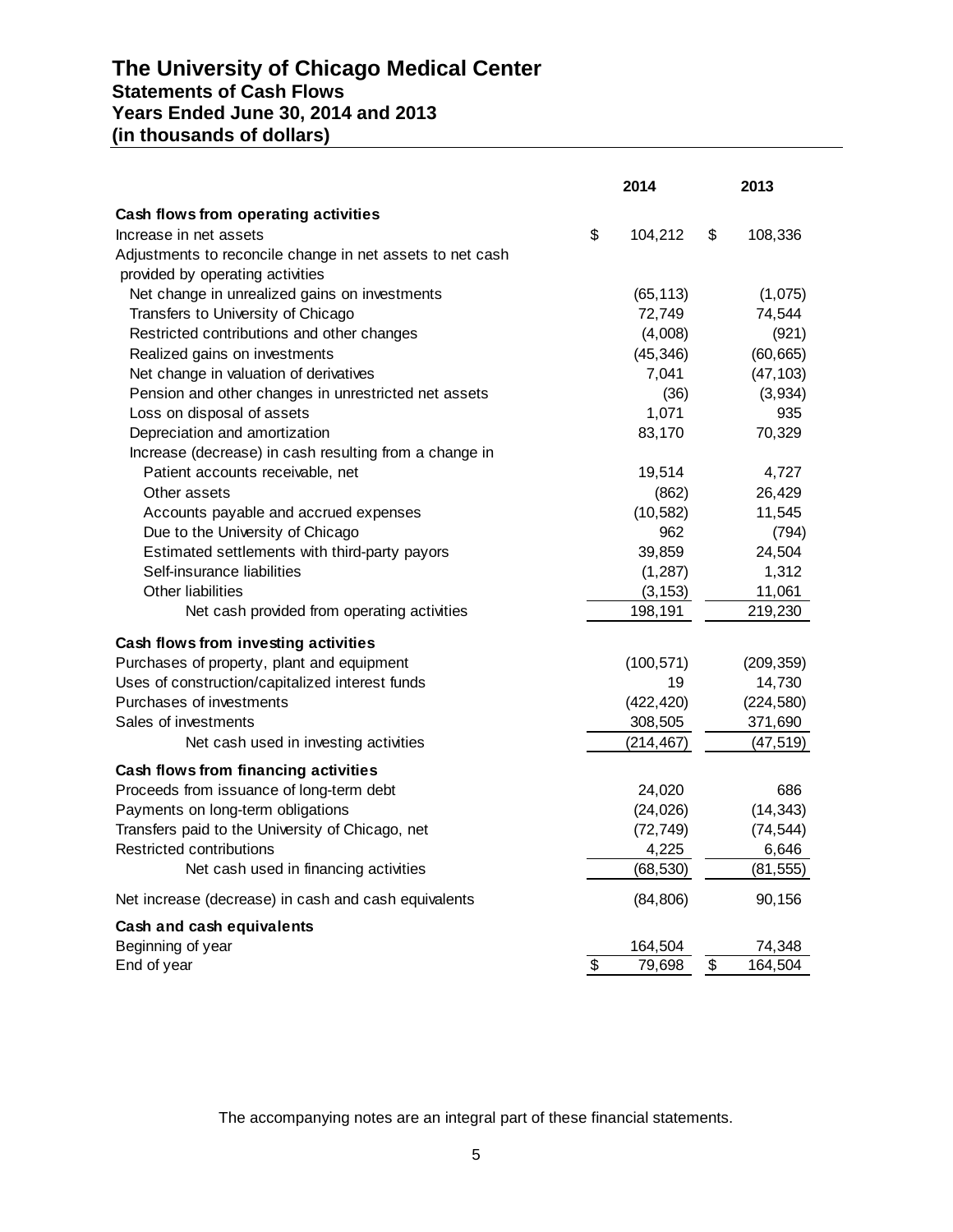#### **1. Organization and Basis of Presentation**

The University of Chicago Medical Center ("UCMC" or the "Medical Center") is an Illinois not-forprofit corporation. UCMC operates the Center for Care and Discovery, the Bernard Mitchell Hospital, the Chicago Lying-In Hospital, the University of Chicago Comer Children's Hospital, the Duchossois Center for Advanced Medicine, and various other outpatient clinics and treatment areas.

The University of Chicago (the "University"), as the sole corporate member of UCMC, elects UCMC's Board of Trustees and approves its By-Laws. The UCMC President reports to the University's Executive Vice President for Medical Affairs. The relationship between UCMC and the University is defined in the Medical Center By-Laws, an Affiliation Agreement, an Operating Agreement, and several Leases. See Note 3 for agreements and transactions with the University.

UCMC is a tax-exempt organization under Section 501(c)3 of the Internal Revenue Code. Accordingly, no provision for income taxes related to these entities has been made.

#### **2. Summary of Significant Accounting Policies**

#### **New Accounting Pronouncements**

During 2013, the Medical Center adopted the provisions of Accounting Standards Update 2011-04, Amendments to Achieve Common Fair Value Measurement and Disclosure Requirements in U.S. GAAP and IFRS ("ASU 2011-04"), ASU 2011-04 requires entities to provide additional disclosures related to fair value measurements of assets and liabilities classified as level 3 within the fair value hierarchy. See Note 5 for related fair value disclosures.

#### **Use of Estimates**

The preparation of financial statements in conformity with accounting principles generally accepted in the United States of America requires management to make estimates and assumptions that affect the reported amounts of assets and liabilities and disclosure of contingent assets and liabilities at the date of the financial statements and the reported amounts of revenues and expenses during the reporting period. Actual results could differ from those estimates. The most significant estimates are made in the areas of patient accounts receivable, accruals for settlements with third-party payors, malpractice liability, fair value of investments, goodwill, and accrued compensation and benefits.

#### **Community Benefits**

UCMC's policy is to treat patients in immediate need of medical services without regard to their ability to pay for such services, including patients transferred from other hospitals under the provisions of the Emergency Medical Treatment and Active Labor Act (EMTALA). UCMC also accepts patients through the Perinatal and Pediatric Trauma Networks without regard to their ability to pay for services.

UCMC developed a Financial Assistance Policy (the "Policy") under which patients are offered discounts of up to 100% of charges on a sliding scale. The policy is based both on income as a percentage of the Federal Poverty Level guidelines and the charges for services rendered. The policy also contains provisions that are responsive to those patients subject to catastrophic healthcare expenses. Since UCMC does not pursue collection of these amounts, they are not reported as net patient service revenue. The cost of providing care under this policy, along with the unreimbursed cost of government sponsored indigent healthcare programs, unreimbursed cost to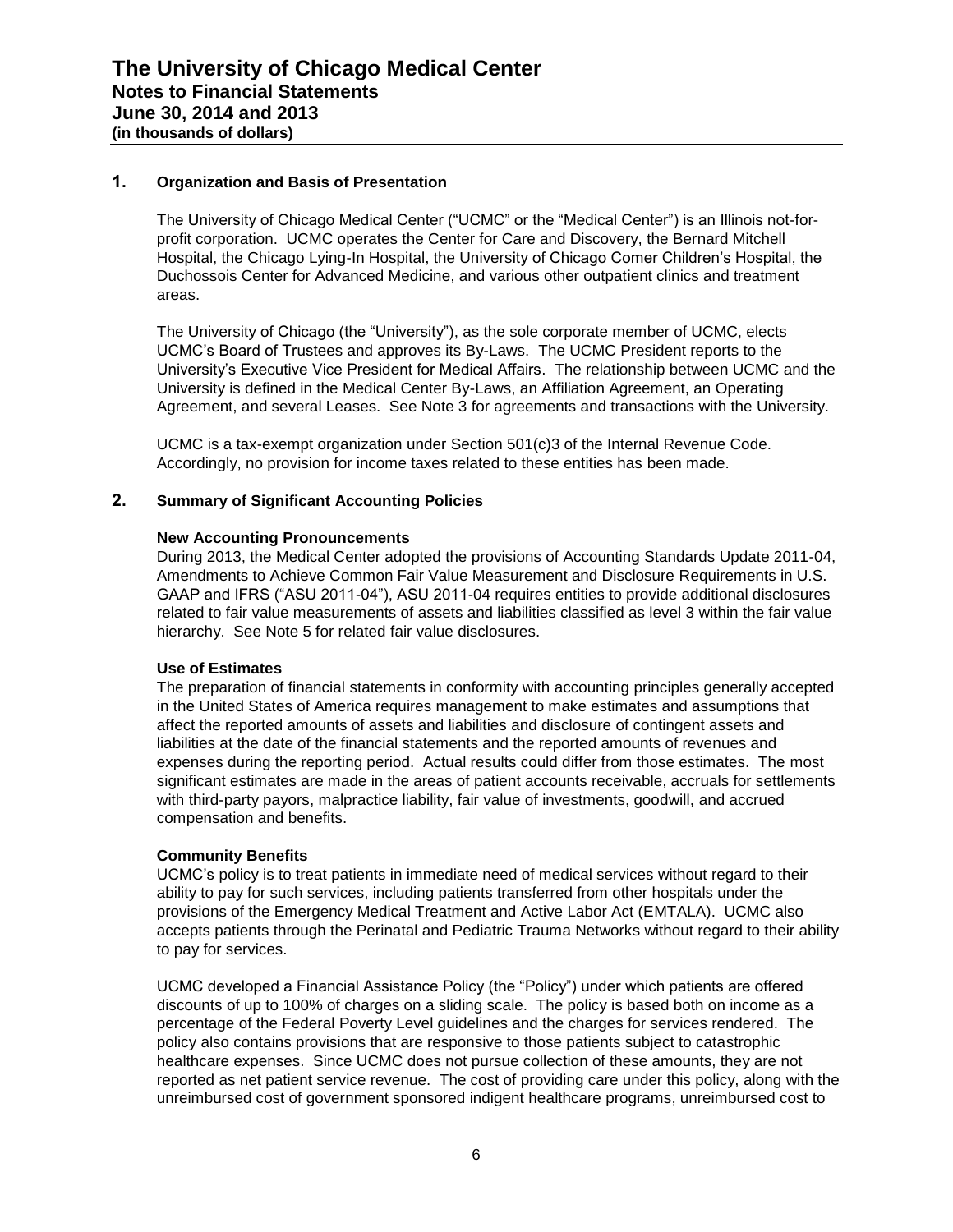support education, clinical research and other community programs for the years ended June 30, 2014 and 2013, are reported in Note 4.

#### **Fair Value of Financial Instruments**

Fair value is defined as the price that the Medical Center would receive upon selling an asset or pay to settle a liability in an orderly transaction between market participants.

The Medical Center uses a framework for measuring fair value that includes a hierarchy that categorizes and prioritizes the sources used to measure and disclose fair value. This hierarchy is broken down into three levels based on inputs that market participants would use in valuing the financial instruments based on market data obtained from sources independent of the Medical Center. Inputs refer broadly to the assumptions that market participants would use in pricing the asset, including assumptions about risk. Inputs may be observable or unobservable. Observable inputs are inputs that reflect the assumptions market participants would use in pricing the asset developed based on market data obtained from sources independent of the reporting entity. Unobservable inputs are inputs that reflect the reporting entity's own assumptions about the assumptions market participants would use in pricing the asset developed based on the best information available. The three tier hierarchy of inputs is summarized in the three broad levels as follows:

Level 1 – quoted market prices in active markets for identical investments.

Level 2 – inputs other than quoted prices for similar investments in active markets, quoted prices for identical or similar investments in markets that are not active, or inputs other than quoted prices that are observable including model-based valuation techniques.

Level 3 – valuation techniques that use significant inputs that are unobservable because they trade infrequently or not at all.

#### **Cash and Cash Equivalents**

Cash equivalents include U.S. Treasury notes, commercial paper, and corporate notes with original maturities of three months or less, except that such instruments purchased with endowment assets or funds on deposit with bond trustees are classified as investments. Cash equivalents are considered Level 1 in the fair value hierarchy.

#### **Inventory**

UCMC values inventories at the lower of cost or market, using the first-in first-out method.

#### **Investments**

Investments are recorded in the consolidated financial statements at estimated fair value. If an investment is held directly by the Medical Center and an active market with quoted prices exists, the market price of an identical security is used as reported fair value. Reported fair values for shares in mutual funds are based on share prices reported by the funds as of the last business day of the fiscal year. The Medical Center's interests in alternative investment funds such as private debt, private equity, real estate, natural resources, and absolute return are generally reported at the net asset value (NAV) reported by the fund managers, which is used as a practical expedient to estimate the fair value, unless it is probable that all or a portion of the investment will be sold for an amount different from NAV. As of June 30, 2014 and 2013, the Medical Center had no plans to sell investments at amounts different from NAV.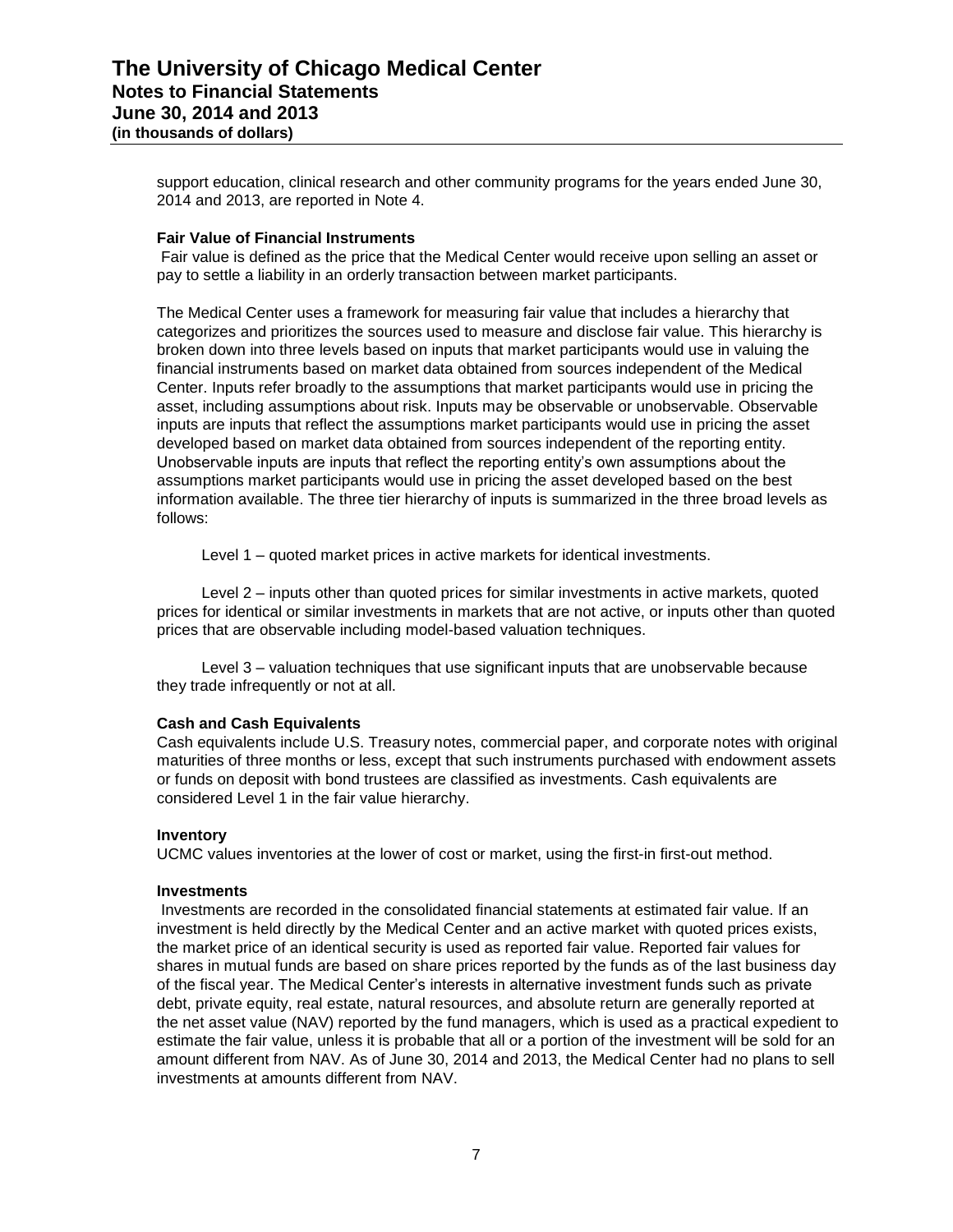A summary of the inputs used in valuing the Medical Center's investments as of June 30, 2014 and 2013 is included in Note 5.

A significant portion of UCMC's investments are part of the University's Total Return Investment Pool (TRIP). UCMC accounts for its investments in TRIP based on its share of the underlying securities and records the investment activity as if UCMC owned the investments directly. The University does not engage directly in unhedged speculative investments; however, the Board of the University of Chicago has authorized the use of derivative investments to adjust market exposure within asset class ranges.

A summary of the inputs used in valuing the Medical Center's investments as of June 30, 2014 and 2013 is included in Note 5.

#### **Endowment Funds with Deficits**

From time to time, the fair value of assets associated with individual donor-restricted endowment funds may fall below the value of the initial and subsequent donor gift amounts (deficit). When donor endowment deficits exist, they are classified as a reduction of unrestricted net assets. As of June 30, 2014 and 2013, there were no endowments in a deficit position.

#### **Investments Limited as to Use**

Investments limited as to use primarily include assets held by trustees under debt and other agreements and designated assets set aside by the Board of Trustees for future capital improvements and other specific purposes, over which the Board retains control and may at their discretion subsequently use for other purposes.

#### **Derivative Instruments**

In August 2006, UCMC entered into a forward starting swap transaction against contemplated variable rate borrowing for the Center for Care and Discovery. This is a cash flow hedge against interest on the variable rate debt. The fair value of these swap agreements is the estimated amount that the Medical Center would have to pay or receive to terminate the agreements as of the consolidated balance sheet date, taking into account current interest rates and the current creditworthiness of the swap counterparty. The swap values are based on the London Interbank Rate ("LIBOR"). The inputs to the fair value estimate are considered Level 2 in the fair value hierarchy. The effective date of the swap was August 2011. In July 2011, UCMC novated the original swap agreement to divide the original notional amount in two equal parts between financial institutions. The fair value of the terminated portion of the hedge on the date of the novation was recorded in net assets in the amount of \$35,123 and is being amortized into interest expense over the life of the related debt, commencing on February 23, 2013, the date the Center for Care and Discovery was placed into service. The new agreement is being accounted for as a hedge. The combined notional amount of the swap is \$325,000 and the effective start date was August 2011. Management determined that the interest rate swaps are effective, and have qualified for hedge accounting. Management has recognized a net recovery of ineffectiveness of approximately \$500 and \$3,000 in 2014 and 2013. This movement reflects the spread between tax exempt interest rates and LIBOR during the period. The effective portion of these swaps is included in other changes in unrestricted net assets. The interest rate swaps terminate on February 1, 2044. Cash settlement payments related to the swaps for 2013 were \$7,900. These payments were accumulated in net assets while the Center for Care and Discovery was under construction, and are being amortized into depreciation expense over the life of the building. Amortization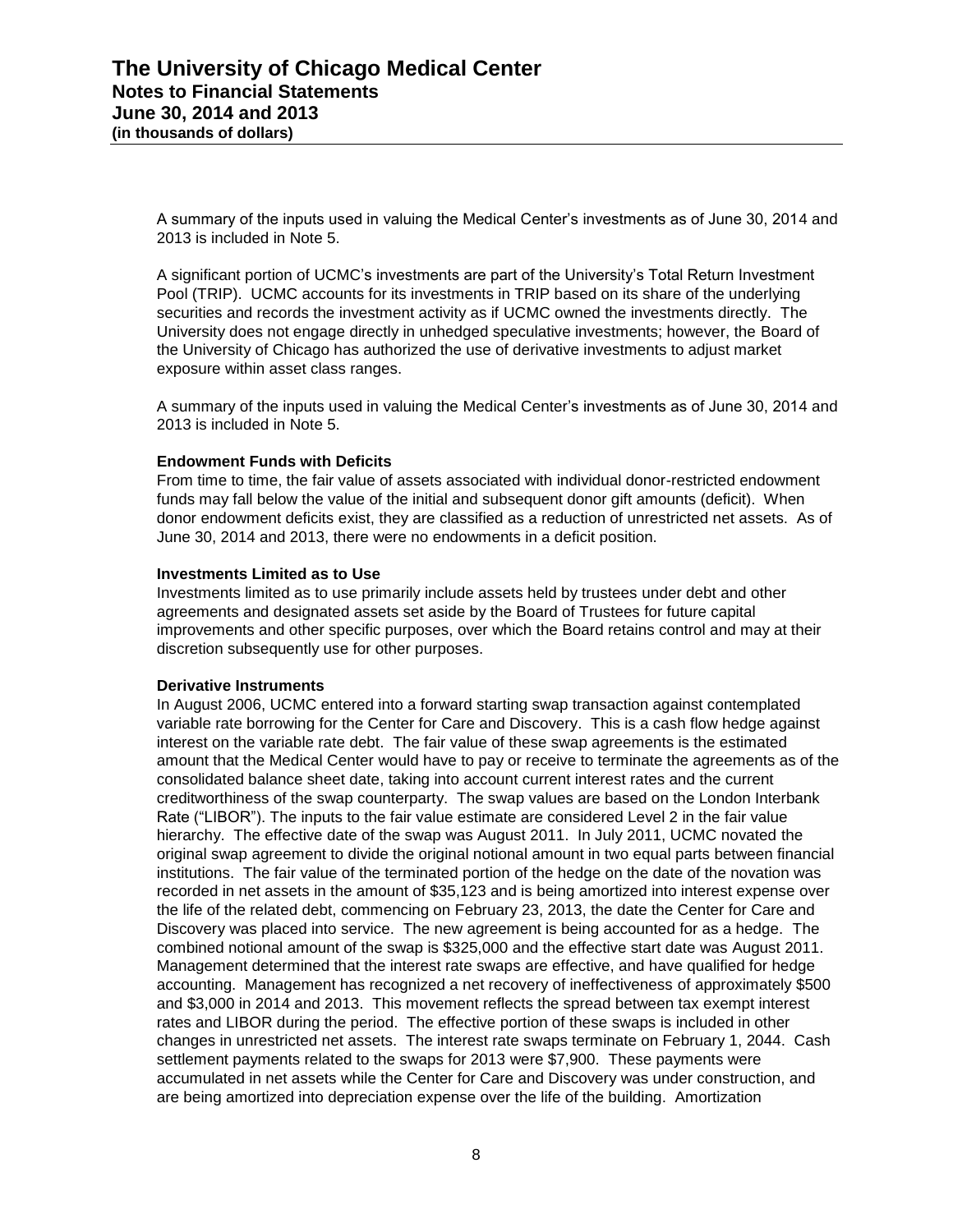commenced on February 23, 2013, the date the Center for Care and Discovery was placed into service. Cash settlement payments after the Center for Care and Discovery was placed into service are recorded in interest expense. These payments were \$4,300 and \$12,400 for 2013 and 2014, respectively.

UCMC is required to provide collateral on one of the interest rate swap agreements when the liability of that swap exceeds \$50,000. At June 30, 2014 and 2013 \$0 was held as collateral. If UCMC's credit rating were to be downgraded one level; collateral would need to be provided under the swap with JP Morgan when the liability of that swap exceeds \$40,000 and under the Wells Fargo swap when the liability of that swap exceeds \$60,000. Upon further downgrade, the collateral requirements increase.

#### **Property, Plant and Equipment**

Property, plant and equipment are reported on the basis of cost less accumulated depreciation and amortization. Donated items are recorded at fair market value at the date of contribution. The carrying value of property, plant and equipment is reviewed if the facts and circumstances suggest that it may be impaired. Depreciation of property, plant and equipment is calculated by use of the straight-line method at rates intended to depreciate the cost of assets over their estimated useful lives, which generally range from three to eighty years. Interest costs incurred on borrowed funds during the period of construction of capital assets, net of any interest earned, are capitalized as a component of the cost of acquiring those assets. During 2013, UCMC evaluated the remaining useful lives of the buildings based on their condition by performing detailed assessments of the facilities and modifying estimated useful lives where appropriate to properly reflect the remaining useful lives of the facilities. Based on these changes, depreciation expense recorded was approximately \$5,800 less in 2013 than if the estimated useful lives were not modified.

#### **Asset Retirement Obligation**

UCMC recognizes a liability for the fair value of a legal obligation to perform asset retirement activities that are conditional on a future event if the amount can be reasonably estimated. Upon recognition of a liability, the asset retirement cost is recorded as an increase in the carrying value of the related long-lived asset and then depreciated over the life of the asset. The UCMC asset retirement obligations arise primarily from regulations that specify how to dispose of asbestos if facilities are demolished or undergo major renovations or repairs. UCMC's obligation to remove asbestos was estimated using site-specific surveys where available and a per square foot estimate where surveys were unavailable. These inputs to the fair value estimate are considered Level 3 in the fair value hierarchy.

#### **Pledges Receivable**

Unconditional promises to give are recognized initially at fair value as private gift revenue in the period the promise is made by a donor. Fair value of the pledge is estimated based on anticipated future cash receipts (net of an allowance for uncollectible amounts), discounted using a riskadjusted rate commensurate with the duration of the payment plan. These inputs to the fair value estimate are considered Level 3 in the fair value hierarchy. In subsequent periods, the discount rate is unchanged and the allowance for uncollectible amounts is reassessed and adjusted if necessary.

#### **Other Assets and Liabilities**

Other assets and liabilities, including deferred financing costs, which are amortized over the term of the related obligations, do not differ materially from their estimated fair value and are considered Level 1 in the fair value hierarchy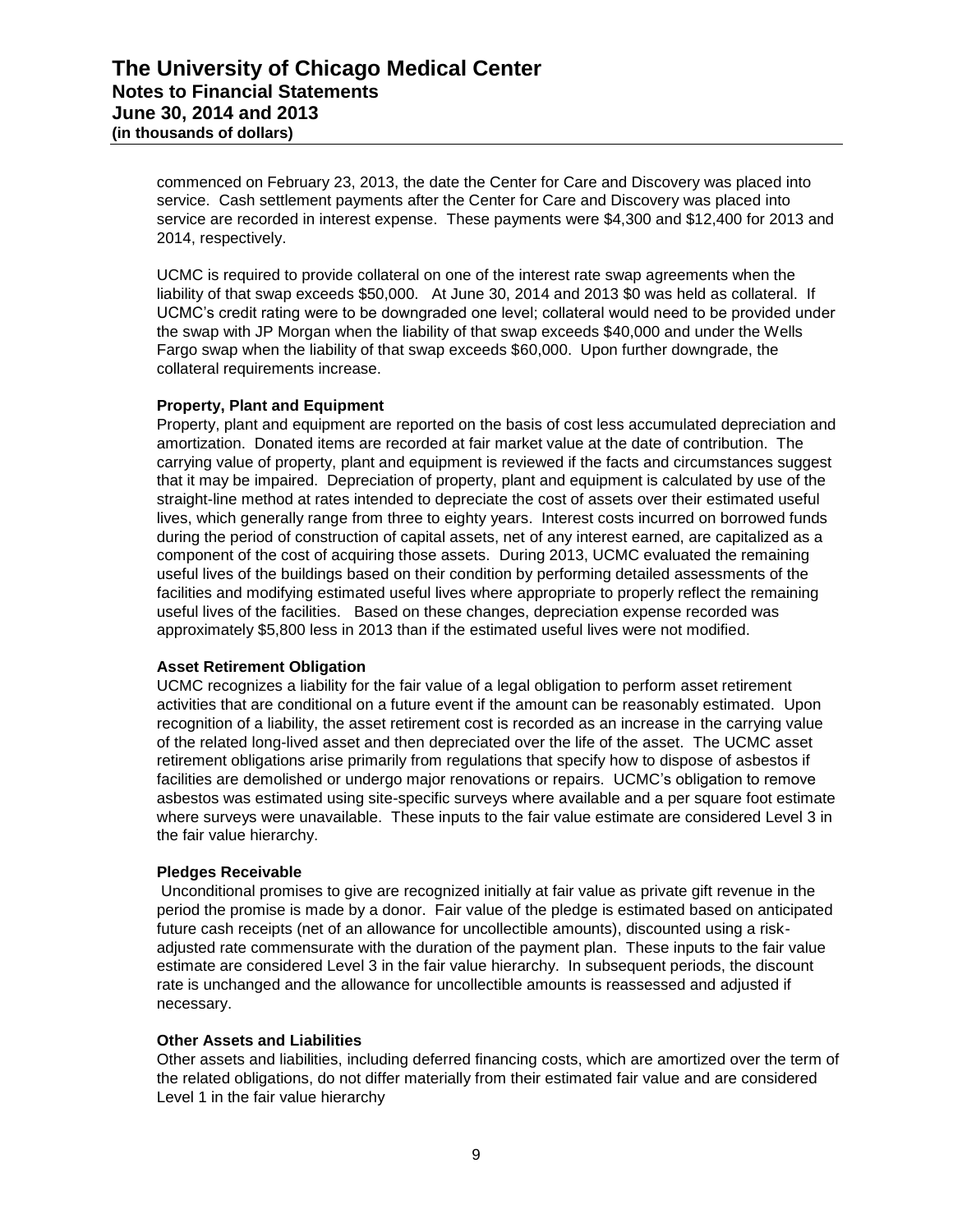#### **Net Assets**

Permanently restricted net assets include the historical dollar amounts of gifts that are required by donors to be permanently retained. Temporarily restricted net assets include gifts, which can be expended but for which restrictions have not yet been met. Such restrictions include purpose restrictions where donors have specified the purpose for which the net assets are to be spent, or time restrictions imposed by donors or implied by the nature of the gift (such as pledges to be paid in the future) or by interpretations of law. Unrestricted net assets include all the remaining net assets of UCMC. See Note 15 for further information on the composition of restricted net assets.

Realized gains and losses are classified as changes in unrestricted net assets unless they are restricted by the donor or law.

#### **Gifts and Grants**

Unconditional promises to give assets other than cash to UCMC are reported at fair value at the date the promise is received. Conditional promises to give are recognized when the conditions are substantially met. The gifts are reported as either temporarily or permanently restricted support if they are received with donor stipulations that limit the use of the donated assets. Donor-restricted contributions whose restrictions are met within the same year received are reported as unrestricted gifts in the accompanying financial statements.

Gifts of cash or other assets that must be used to acquire long-lived assets are reported as additions to temporarily restricted net assets until the assets are placed into service.

#### **Statement of Operations**

All activities of UCMC deemed by management to be ongoing, major and central to the provision of healthcare services are reported as operating revenues and expenses. Activities deemed to be nonoperating include certain investment income (including realized gains and losses).

UCMC recognizes changes in accounting estimates related to third-party payor settlements as more experience is acquired. Adjustments to prior year estimates for these items resulted in an increase in net patient service revenues of \$10,700 in 2014 and \$3,700 in 2013.

In 2013, UCMC recognized a gain of \$2,400 related to the unwinding of the Weiss Liquidation Trust and received \$16,000 in cash from the liquidation.

In 2014, UCMC recognized a gain of \$2.5 million from the sale of its investment in VHS Acquisition Subsidiary No. 3, Inc. and received \$2.5 million in cash. The investment had been fully reserved at the time that it was acquired.

The statement of operations includes excess (deficit) of revenues over expenses. Changes in unrestricted net assets that are excluded from excess (deficit) of revenues over expenses include transfers to the University, contributions of long-lived assets released from restrictions (including assets acquired using contributions which by donor restriction were to be used for acquisition of UCMC assets), the effective portion of changes in the valuation of the interest rate swap, and pension benefit liabilities.

#### **Net Patient Service Revenue, Accounts Receivable and Allowance for Doubtful Accounts**

UCMC maintains agreements with the Social Security Administration under the Medicare Program, Blue Cross and Blue Shield of Illinois, Inc. (Blue Cross), and the State of Illinois under the Medicaid Program and various managed care payors that govern payment to UCMC for services rendered to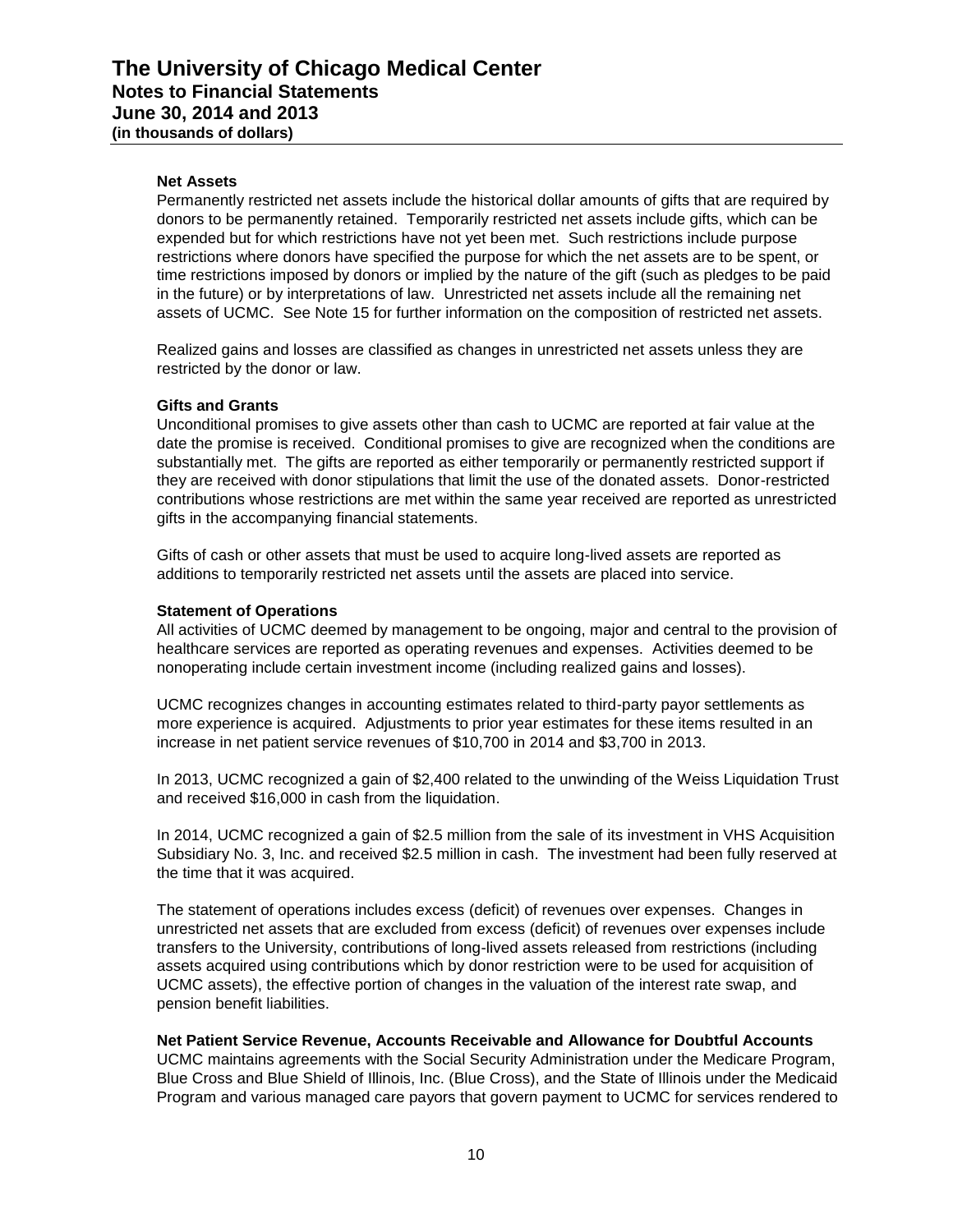patients covered by these agreements. The agreements generally provide for per case or per diem rates or payments based on allowable costs, subject to certain limitations, for inpatient care and discounted charges or fee schedules for outpatient care.

Net patient service revenue is reported at estimated net realizable amounts from patients, thirdparty payors, and others for services rendered and include estimated retroactive revenue adjustments due to future audits, reviews, and investigations. Retroactive adjustments are considered in the recognition of revenue on an estimated basis in the period the related services are rendered, and UCMC estimates are adjusted in future periods as adjustments become known or as years are no longer subject to UCMC audits, reviews and investigations. Contracts, laws and regulations governing Medicare, Medicaid, and Blue Cross are complex and subject to interpretation. As a result, there is at least a reasonable possibility that recorded estimates will change by a material amount in the near term. A portion of the accrual for settlements with thirdparty payors has been classified as long-term because UCMC estimates they will not be paid within one year.

The process for estimating the ultimate collectability of receivables involves significant assumptions and judgment. UCMC has implemented a standardized approach to this estimation based on the payor classification and age of outstanding receivables. Account balances are written off against the allowance when management feels it is probable the receivable will not be recovered. The use of historical collection experience is an integral part of the estimation of the reserve for doubtful accounts. Revisions in the reserve for doubtful accounts are recorded as adjustments to the provision for doubtful accounts.

#### **Hospital Assessment Program/Medicaid Provider Tax**

In December 2008, the State of Illinois, after receiving approval by the federal government, implemented a hospital assessment program. The program assessed hospitals a provider tax based on occupied bed days and provided increases in hospitals' Medicaid payments. In 2014, the federal government also approved the enhanced Medicaid Assessment Program retroactive to June 10, 2012. The program, including the enhanced assessment program, results in a net increase of \$30,200 in income from operations, which represents \$76,300 in additional Medicaid payments offset by \$46,100 in Medicaid provider tax for 2014. For 2013, the assessment program resulted in a net increase of \$28,300 in operating income, which represents \$55,000 in additional Medicaid payments offset by \$26,700 in Medicaid provider tax.

#### **Subsequent Events**

UCMC has performed an evaluation of subsequent events through October 15, 2014, which is that date the financial statements were issued, and none were identified.

#### **3. Agreements and Transactions with the University**

The Affiliation Agreement with the University provides, among other things, that all members of the medical staff will have academic appointments in the University. The Affiliation Agreement has an initial term of 40 years ending October 1, 2026 unless sooner terminated by mutual consent or as a result of a continuing breach of a material obligation therein or in the Operating Agreement. The Affiliation Agreement automatically renews for additional successive 10-year terms following expiration of the initial term, unless either party provides the other with at least two years' prior written notice of its election not to renew.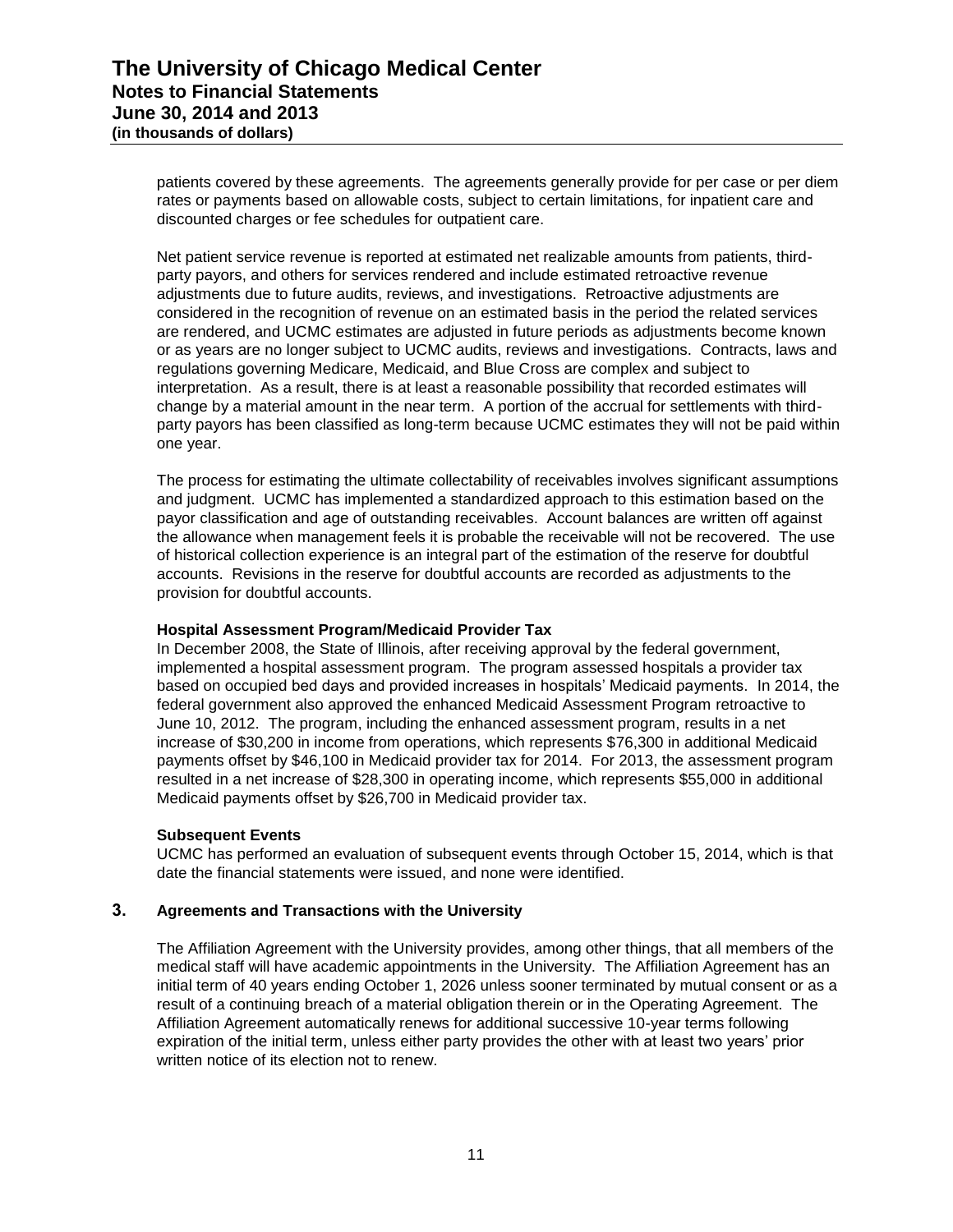The Operating Agreement, as amended, provides, among other things, that the University gives UCMC the right to use and operate certain facilities. The Operating Agreement is coterminous with the Affiliation Agreement.

The Lease Agreements provide, among other things, that UCMC will lease from the University certain of the health care facilities and land that UCMC operates and occupies. The Lease Agreements are coterminous with the Affiliation Agreement.

UCMC purchases various services from the University, including certain employee benefits, utilities, security, telecommunications and insurance. In addition, certain UCMC accounting records are maintained by the University. During the years ended June 30, 2014 and 2013, the University charged UCMC approximately \$31,100 and \$25,200, respectively, for utilities, security, telecommunications, insurance and overhead.

The University's Division of Biological Sciences ("BSD") provides physician services to UCMC. In 2014 and 2013, UCMC recorded approximately \$204,600 and \$191,900, respectively, in expense related to these services.

UCMC's Board of Trustees adopted a plan of support under which it would provide annual net asset transfers to the University for support of academic programs in biology and medicine. All commitments under this plan are subject to the approval of UCMC's Board of Trustees and do not represent legally binding commitments until that approval. Unpaid portions of commitments approved by the UCMC Board of Trustees are reflected as current liabilities. UCMC recorded net asset transfers of \$71,750 in 2014 and 2013 for this support.

#### **4. Community Benefits**

The unreimbursed cost of providing care under the Financial Assistance Policy, along with the unreimbursed cost of government sponsored indigent healthcare programs, unreimbursed cost to support education, clinical research and other community programs for the years ended June 30, 2014 and 2013, are as follows:

|                                                             | <b>Years Ended June 30,</b> |         |    |         |
|-------------------------------------------------------------|-----------------------------|---------|----|---------|
|                                                             |                             | 2014    |    | 2013    |
| Uncompensated care:                                         |                             |         |    |         |
| Medicaid sponsored indigent healthcare                      | \$                          | 55,371  | \$ | 50,124  |
| Medicare sponsored indigent healthcare - Cost Report        |                             | 64.671  |    | 44,782  |
| Medicare sponsored indigent healthcare - Physician Services |                             | 27,365  |    | 20,737  |
| Total uncompensated care                                    |                             | 147,407 |    | 115,643 |
| Provision for doubtful accounts                             |                             | 13,591  |    | 12,297  |
| Charity care                                                |                             | 25,468  |    | 25,731  |
|                                                             |                             | 186,466 |    | 153,671 |
| Unreimbursed education and research:                        |                             |         |    |         |
| Education                                                   |                             | 78,823  |    | 78,917  |
| Research                                                    |                             | 48,000  |    | 48,309  |
| Total unreimbursed education and research                   |                             | 126,823 |    | 127,226 |
| Total community benefits                                    |                             | 313,289 | \$ | 280,897 |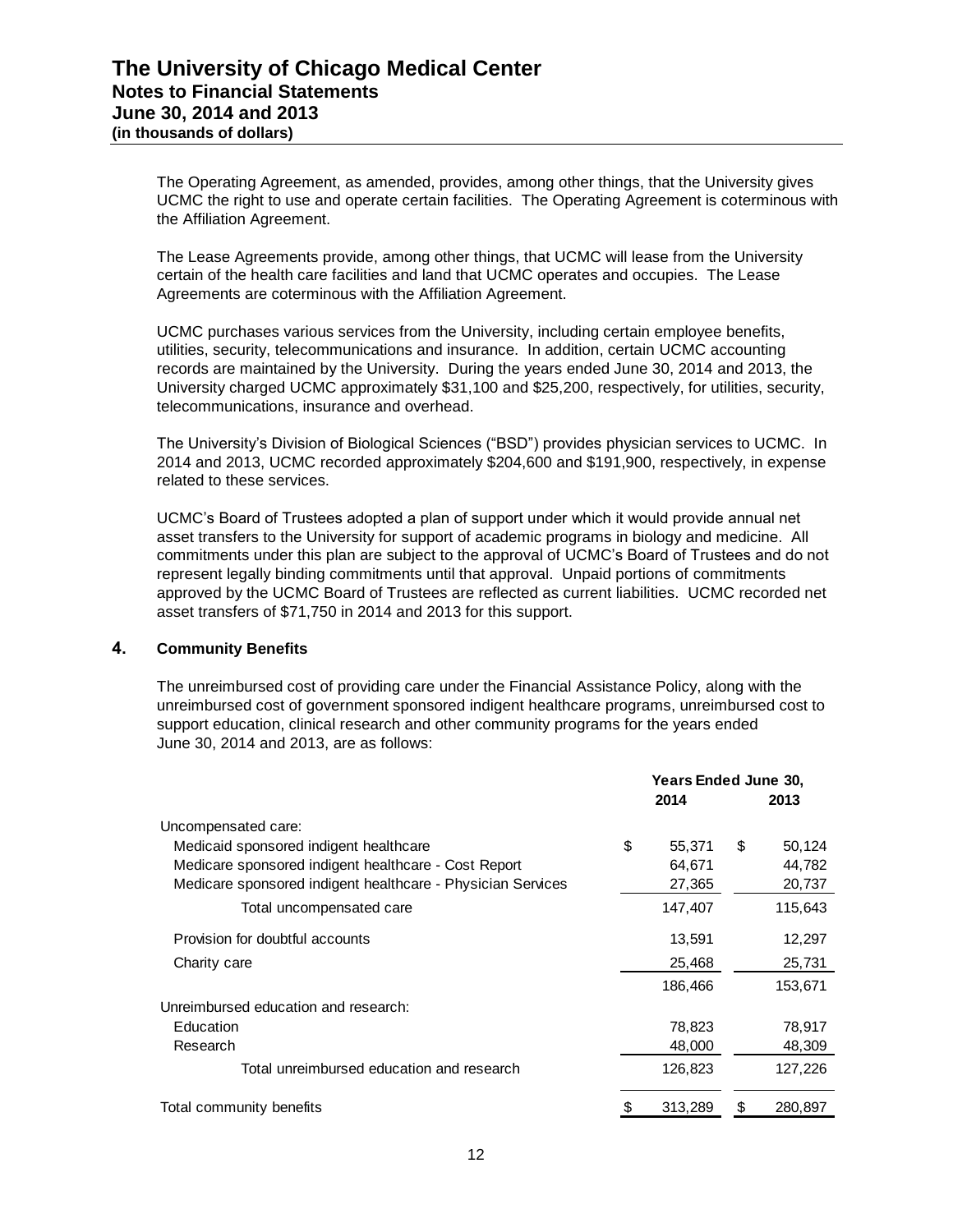The Medical Center determines the costs associated with providing charity care by aggregating the applicable direct and indirect costs, including salaries, wages, and benefits, supplies, and other operating expenses, based on data from its costing system to determine a cost-to-charge ratio. The cost to charge ratio is applied to the charity care charge to calculate the charity care amount reported above.

#### **5. Investments Limited as to Use**

The composition of investments limited as to use is as follows at June 30:

|                                               |                   |               | 2014 |        |              |              |
|-----------------------------------------------|-------------------|---------------|------|--------|--------------|--------------|
|                                               | <b>Endowments</b> |               |      |        |              |              |
|                                               | Separately        |               |      |        |              |              |
|                                               | Invested          | <b>TRIP</b>   |      | Other  | <b>Total</b> | 2013         |
| Investments carried at fair value:            |                   |               |      |        |              |              |
| Cash Equivalents                              | \$<br>8,492       | \$<br>18,900  | \$   | 295    | \$<br>27,687 | 32,779<br>\$ |
| <b>Global Public Equities</b>                 | 130,120           | 128,945       |      |        | 259,065      | 175,047      |
| <b>Private Debt</b>                           |                   |               |      |        |              |              |
|                                               |                   | 23,055        |      |        | 23,055       | 21,329       |
| <b>Private Equity</b><br>U.S. Venture Capital | 3,834             | 38,994        |      |        | 42,828       | 32,853       |
| U.S. Corporate Finance                        |                   | 35,858        |      |        | 35,858       | 32,022       |
| International                                 | 283               | 44,442        |      |        | 44,725       | 38,120       |
| <b>Real Assets</b>                            |                   |               |      |        |              |              |
| <b>Real Estate</b>                            |                   | 59,020        |      |        | 59,020       | 56,978       |
| <b>Natural Resources</b>                      |                   | 66,979        |      |        | 66,979       | 58,786       |
| Absolute Return                               |                   |               |      |        |              |              |
| <b>Equity Oriented</b>                        |                   | 55,327        |      |        | 55,327       | 36,154       |
| Global Macro/Relative Value                   |                   | 46,685        |      |        | 46,685       | 35,143       |
| Multi-Strategy                                |                   | 60,708        |      |        | 60,708       | 50,457       |
| <b>Credit-Oriented</b>                        |                   | 21,035        |      |        | 21,035       | 16,377       |
| <b>Protection-Oriented</b>                    |                   | 12,287        |      |        | 12,287       | 11,227       |
| Fixed Income                                  |                   |               |      |        |              |              |
| U.S. Treasuries, including TIPS               | 77,600            | 49,502        |      |        | 127,102      | 104,869      |
| Other Fixed Income                            | 32,905            | 89,274        |      |        | 122,179      | 80,371       |
| Funds in Trust                                |                   |               |      | 17,131 | 17,131       | 14,804       |
| <b>Total Investments</b>                      | 253,234           | \$<br>751,011 | \$   | 17,426 | \$1,021,671  | 797,316<br>S |

Investments classified as other consist of construction and debt proceeds to pay interest, donor restricted, worker's compensation, self-insurance, and trustee-held funds. Investments are presented in the financial statements as follows:

|                                                  | 2014      |      | 2013    |
|--------------------------------------------------|-----------|------|---------|
| Current portion of investments limited to use    |           | - SS | 11      |
| Investments limited to use, less current portion | 1,021,660 |      | 797,305 |
| Total investments limited to use                 | 1,021,671 |      | 797,316 |

The composition of net investment income is as follows for the years ended June 30: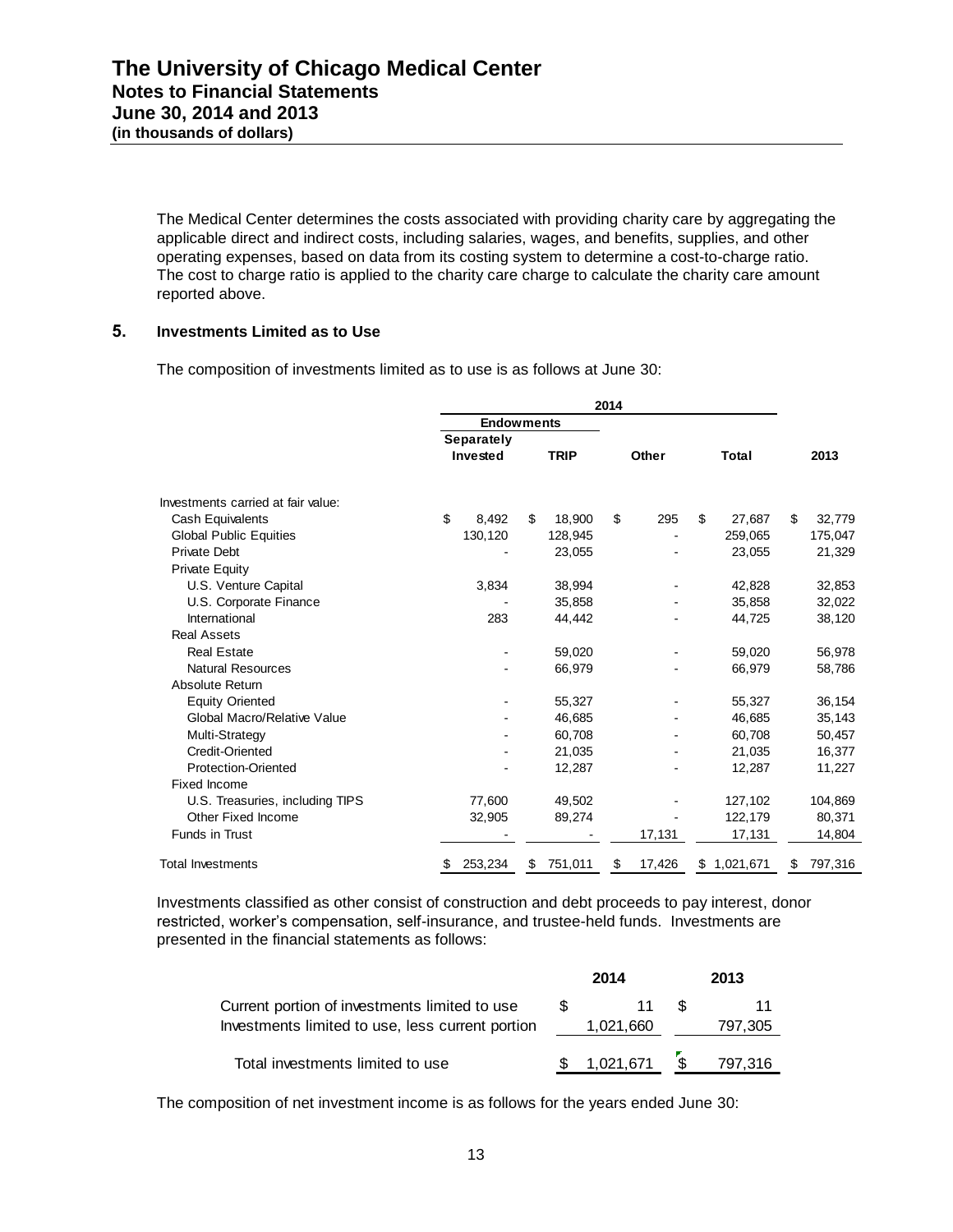|                                       | 2014         |   | 2013   |
|---------------------------------------|--------------|---|--------|
| Interest and dividend income, net     | \$<br>14.638 | S | 13.311 |
| Realized gains on sales of securities | 27.097       |   | 43,120 |
| Unrealized gains on securities        | 59.424       |   | 706    |
|                                       | 101.159      |   | 57,137 |

Outside of TRIP, UCMC also invests in private equity limited partnerships. As of June 30, 2014, UCMC has commitments of \$1,700 remaining to fund private equity limited partnerships.

#### **Fair Value of Financial Instruments**

The overall investment objective of the Medical Center is to invest its assets in a prudent manner that will achieve a long-term rate of return sufficient to fund a portion of its annual operating activities and increase investment value after inflation. The Medical Center diversifies its investments among various asset classes incorporating multiple strategies and external investment managers, including the University of Chicago Investment Office. Major investment decisions for investments held in TRIP and managed by the University are authorized by the University Board of Trustee's Investment Committee, which oversees the University's investment program in accordance with established guidelines.

Cash equivalent investments include cash equivalents and fixed-income investments, with maturities of less than one year, which are valued based on quoted market prices in active markets. The majority of these investments are held in U.S. money market accounts. Global public equity investments consist of separate accounts, commingled funds with liquidity ranging from daily to monthly, and limited partnerships. Securities held in separate accounts and daily-traded commingled funds are generally valued based on quoted market prices in active markets. Commingled funds with monthly liquidity are valued based on independently determined NAV. Limited partnership interests in equity-oriented funds are valued based upon NAV provided by external fund managers.

Investments in private debt, private equity, real estate, and natural resources are in the form of limited partnership interests, which typically invest in private securities for which there is no readily determinable market value. In these cases, market value is determined by external managers based on a combination of discounted cash flow analysis, industry comparables, and outside appraisals. Where private equity, real estate, and natural resources managers hold publicly traded securities, these securities are generally valued based on market prices. The value of the limited partnership interests are held at the manager's reported NAV, unless information becomes available indicating the reported NAV may require adjustment. The methods used by managers to assess the NAV of these external investments vary by asset class. The University's Investment Office on behalf of the Medical Center monitors the valuation methodologies and practices of managers.

The absolute return portfolio is comprised of investments of limited partnership interests in hedge funds and drawdown private equity style partnerships whose managers have the authority to invest in various asset classes at their discretion, including the ability to invest long and short. The majority of the underlying holdings are marketable securities. The remainder of the underlying holdings is held in marketable securities that trade infrequently or in private investments, which are valued by the manager on the basis of an appraised value, discounted cash flow, industry comparables, or some other method. Most hedge funds that hold illiquid investments designate them in special side pockets, which are subject to special restrictions on redemption.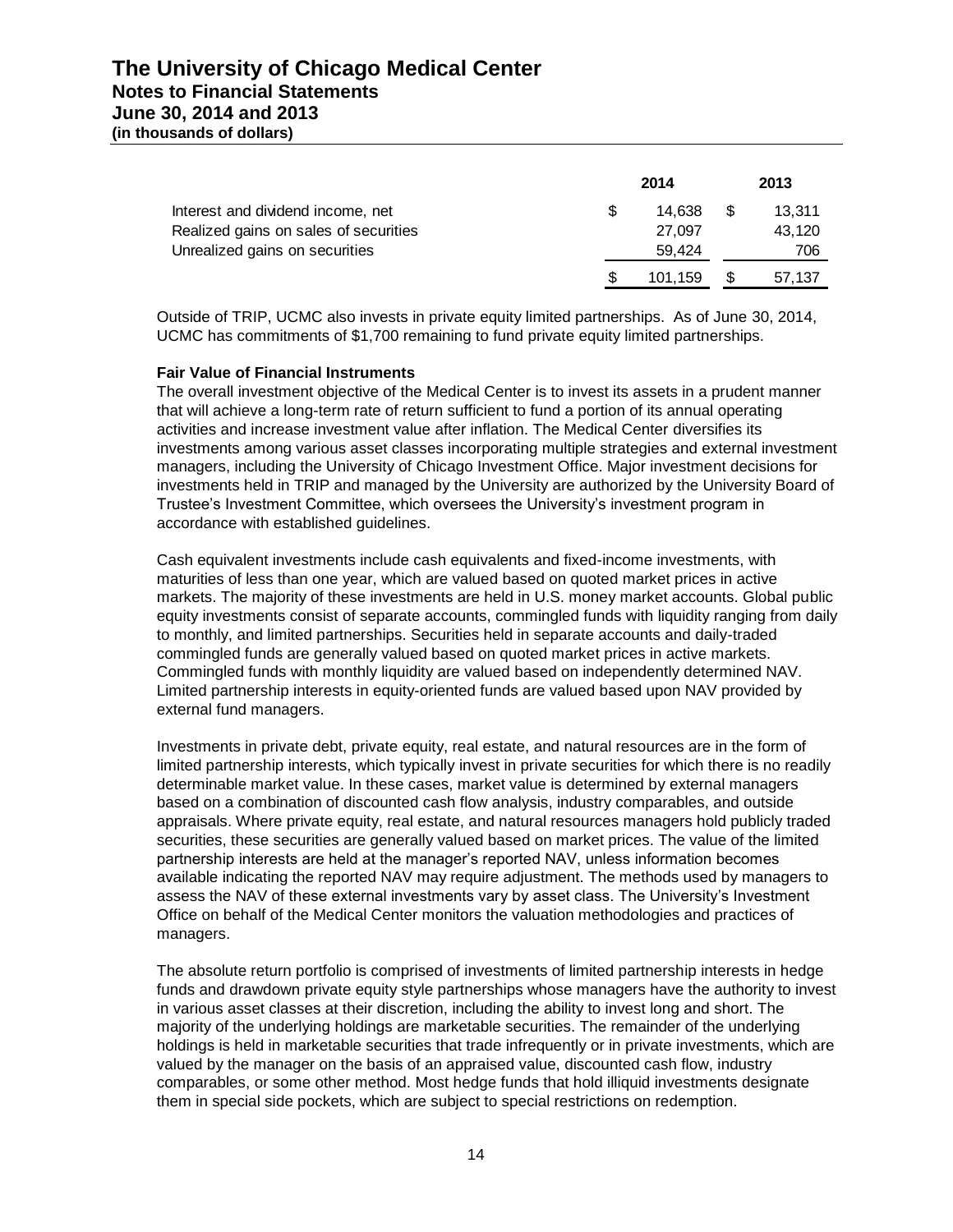Fixed-income investments consist of directly held actively traded treasuries, separately managed accounts, commingled funds, and bond mutual funds that hold securities, the majority of which have maturities greater than one year. These are valued based on quoted market prices in active markets.

Funds in trust investments consist primarily of project construction funds, worker's compensation trust funds, and externally managed endowments.

The Medical Center believes that the reported amount of its investments is a reasonable estimate of fair value as of June 30, 2014 and 2013. Because of the inherent uncertainties of valuation, these estimated fair values may differ significantly from values that would have been used had a ready market existed.

|                                 | Quoted<br><b>Prices in</b><br><b>Active</b><br><b>Markets</b><br>(Level 1) | Significant<br>Other<br><b>Observable</b><br>Inputs<br>(Level 2) | Significant<br>Unobservable<br><b>Inputs</b><br>(Level 3) | 2014<br><b>Total</b><br><b>Fair Value</b> |
|---------------------------------|----------------------------------------------------------------------------|------------------------------------------------------------------|-----------------------------------------------------------|-------------------------------------------|
| Assets                          |                                                                            |                                                                  |                                                           |                                           |
| Investments:                    |                                                                            |                                                                  |                                                           |                                           |
| Cash Equivalents                | 27,687                                                                     |                                                                  |                                                           | 27,687                                    |
| <b>Global Public Equities</b>   | 149,741                                                                    | 79,272                                                           | 30,052                                                    | 259,065                                   |
| <b>Private Debt</b>             |                                                                            |                                                                  | 23,055                                                    | 23,055                                    |
| <b>Private Equity</b>           |                                                                            |                                                                  |                                                           |                                           |
| U.S. Venture Capital            | 249                                                                        |                                                                  | 42,579                                                    | 42,828                                    |
| U.S. Corporate Finance          |                                                                            |                                                                  | 35,858                                                    | 35,858                                    |
| International                   |                                                                            |                                                                  | 44,725                                                    | 44,725                                    |
| <b>Real Assets</b>              |                                                                            |                                                                  |                                                           |                                           |
| <b>Real Estate</b>              | 1,164                                                                      |                                                                  | 57,856                                                    | 59,020                                    |
| <b>Natural Resources</b>        |                                                                            |                                                                  | 66,979                                                    | 66,979                                    |
| Absolute Return                 |                                                                            |                                                                  |                                                           |                                           |
| <b>Equity Oriented</b>          | 7,861                                                                      | 13,099                                                           | 34,367                                                    | 55,327                                    |
| Global Macro/Relative Value     | 5,554                                                                      | 11,547                                                           | 29,585                                                    | 46,686                                    |
| Multi-Strategy                  |                                                                            | 6,666                                                            | 54,042                                                    | 60,708                                    |
| Credit-Oriented                 |                                                                            |                                                                  | 21,035                                                    | 21,035                                    |
| <b>Protection-Oriented</b>      |                                                                            | 12,288                                                           |                                                           | 12,288                                    |
| <b>Fixed Income</b>             |                                                                            |                                                                  |                                                           |                                           |
| U.S. Treasuries, including TIPS | 59,014                                                                     | 68,087                                                           |                                                           | 127,101                                   |
| Other Fixed Income              | 122,179                                                                    |                                                                  |                                                           | 122,179                                   |
| Funds in Trust                  | 17,130                                                                     |                                                                  |                                                           | 17,130                                    |
| <b>Total investments</b>        | 390,579                                                                    | 190,959                                                          | 440,133                                                   | 1,021,671                                 |
| Other assets                    | 3,675                                                                      |                                                                  |                                                           | 3,675                                     |
| Total assets at fair value      | \$<br>394,254                                                              | \$<br>190,959                                                    | \$<br>440,133                                             | \$<br>1,025,346                           |
| Liabilities                     |                                                                            |                                                                  |                                                           |                                           |
| Interest rate swap payable      | \$                                                                         | \$<br>95,810                                                     | \$                                                        | 95,810                                    |
|                                 |                                                                            |                                                                  |                                                           |                                           |
| Total liabilities at fair value | \$                                                                         | \$<br>95,810                                                     | \$                                                        | \$<br>95,810                              |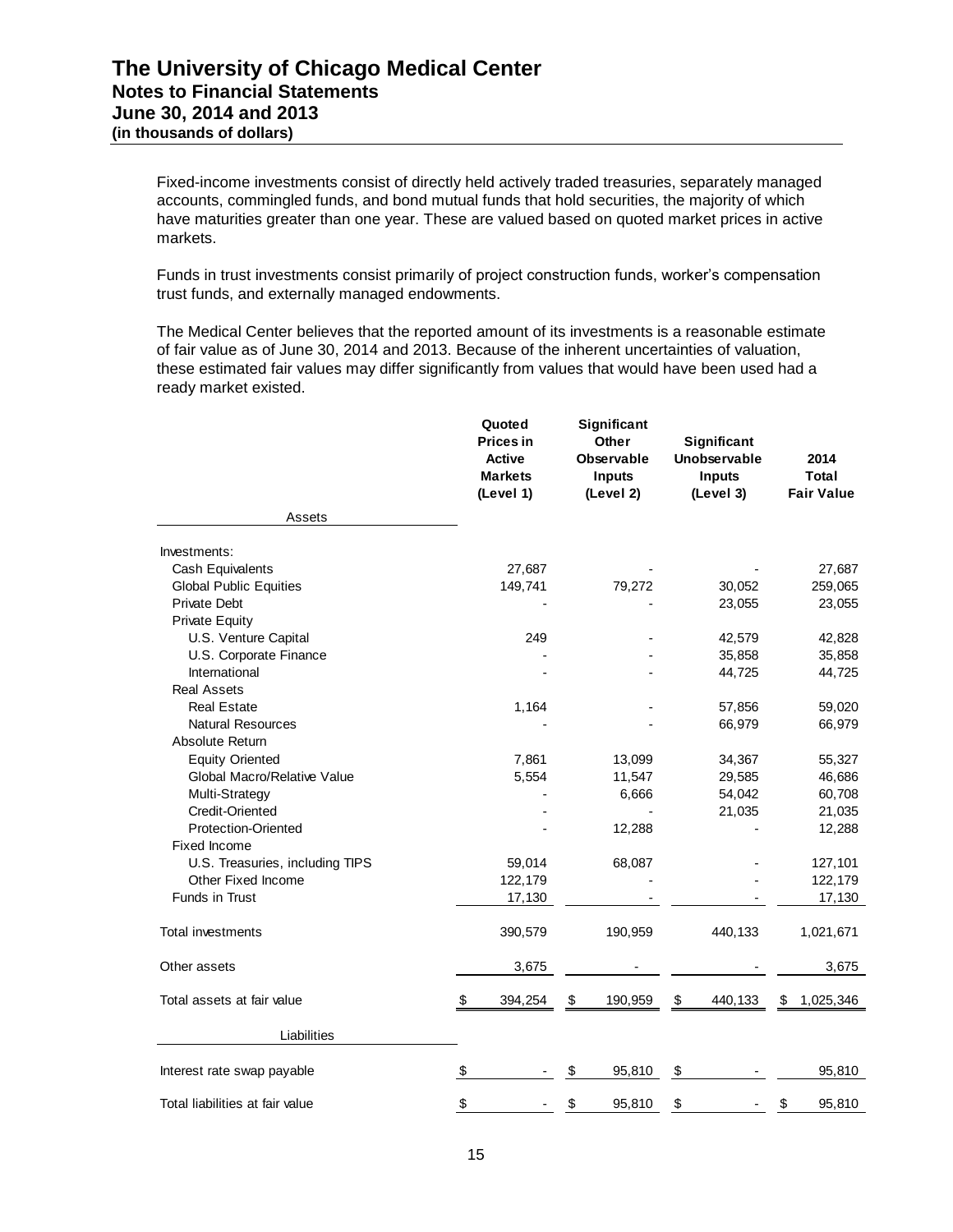### **The University of Chicago Medical Center Notes to Financial Statements June 30, 2014 and 2013**

**(in thousands of dollars)**

| Assets<br>Investments:<br>Cash Equivalents<br>32,779<br>32,779<br>95,960<br>50,134<br>28,953<br>175,047<br><b>Global Public Equities</b><br><b>Private Debt</b><br>21,329<br>21,329<br><b>Private Equity</b><br>U.S. Venture Capital<br>32,853<br>32,853<br>U.S. Corporate Finance<br>32,022<br>32,022 | <b>Fair Value</b> |
|--------------------------------------------------------------------------------------------------------------------------------------------------------------------------------------------------------------------------------------------------------------------------------------------------------|-------------------|
|                                                                                                                                                                                                                                                                                                        |                   |
|                                                                                                                                                                                                                                                                                                        |                   |
|                                                                                                                                                                                                                                                                                                        |                   |
|                                                                                                                                                                                                                                                                                                        |                   |
|                                                                                                                                                                                                                                                                                                        |                   |
|                                                                                                                                                                                                                                                                                                        |                   |
|                                                                                                                                                                                                                                                                                                        |                   |
|                                                                                                                                                                                                                                                                                                        |                   |
| International<br>38,120<br>38,120                                                                                                                                                                                                                                                                      |                   |
| <b>Real Assets</b>                                                                                                                                                                                                                                                                                     |                   |
| <b>Real Estate</b><br>56,978<br>56,978                                                                                                                                                                                                                                                                 |                   |
| <b>Natural Resources</b><br>58,786<br>58,786                                                                                                                                                                                                                                                           |                   |
| Absolute Return                                                                                                                                                                                                                                                                                        |                   |
| 6,369<br><b>Equity Oriented</b><br>6,169<br>23,617<br>36,155                                                                                                                                                                                                                                           |                   |
| Global Macro/Relative Value<br>6,125<br>5,740<br>23,278<br>35,143                                                                                                                                                                                                                                      |                   |
| Multi-Strategy<br>2,666<br>47,791<br>50,457                                                                                                                                                                                                                                                            |                   |
| Credit-Oriented<br>16,376<br>16,376                                                                                                                                                                                                                                                                    |                   |
| Volatility-Oriented<br>11,227<br>11,227                                                                                                                                                                                                                                                                |                   |
| Fixed Income                                                                                                                                                                                                                                                                                           |                   |
| U.S. Treasuries, including TIPS<br>58,129<br>46,740<br>104,869                                                                                                                                                                                                                                         |                   |
| 80,371<br>Other Fixed Income<br>9,892<br>70,479                                                                                                                                                                                                                                                        |                   |
| Funds in Trust<br>14,804<br>14,804                                                                                                                                                                                                                                                                     |                   |
| 380,103<br>Total investments<br>224,058<br>193,155<br>797,316                                                                                                                                                                                                                                          |                   |
|                                                                                                                                                                                                                                                                                                        |                   |
| 3,045<br>Other assets<br>3,045                                                                                                                                                                                                                                                                         |                   |
| Total assets at fair value<br>\$<br>227,103<br>\$<br>193,155<br>\$<br>380,103<br>\$<br>800,361                                                                                                                                                                                                         |                   |
| Liabilities                                                                                                                                                                                                                                                                                            |                   |
| \$<br>\$<br>88,769<br>\$<br>88,769<br>Interest rate swap payable                                                                                                                                                                                                                                       |                   |
| \$<br>\$<br>\$<br>\$<br>Total liabilities at fair value<br>88,769<br>88,769                                                                                                                                                                                                                            |                   |

During 2014 there were no transfers between investment Levels 1 and 2. During fiscal year 2014 and 2013, transfers occurred between investment levels 2 and 3 as a result of changes in observable market data and/or redeemability. Changes to the reported amounts of investments measured at fair value using unobservable inputs (Level 3) as of June 30, 2014 and 2013 are as follows: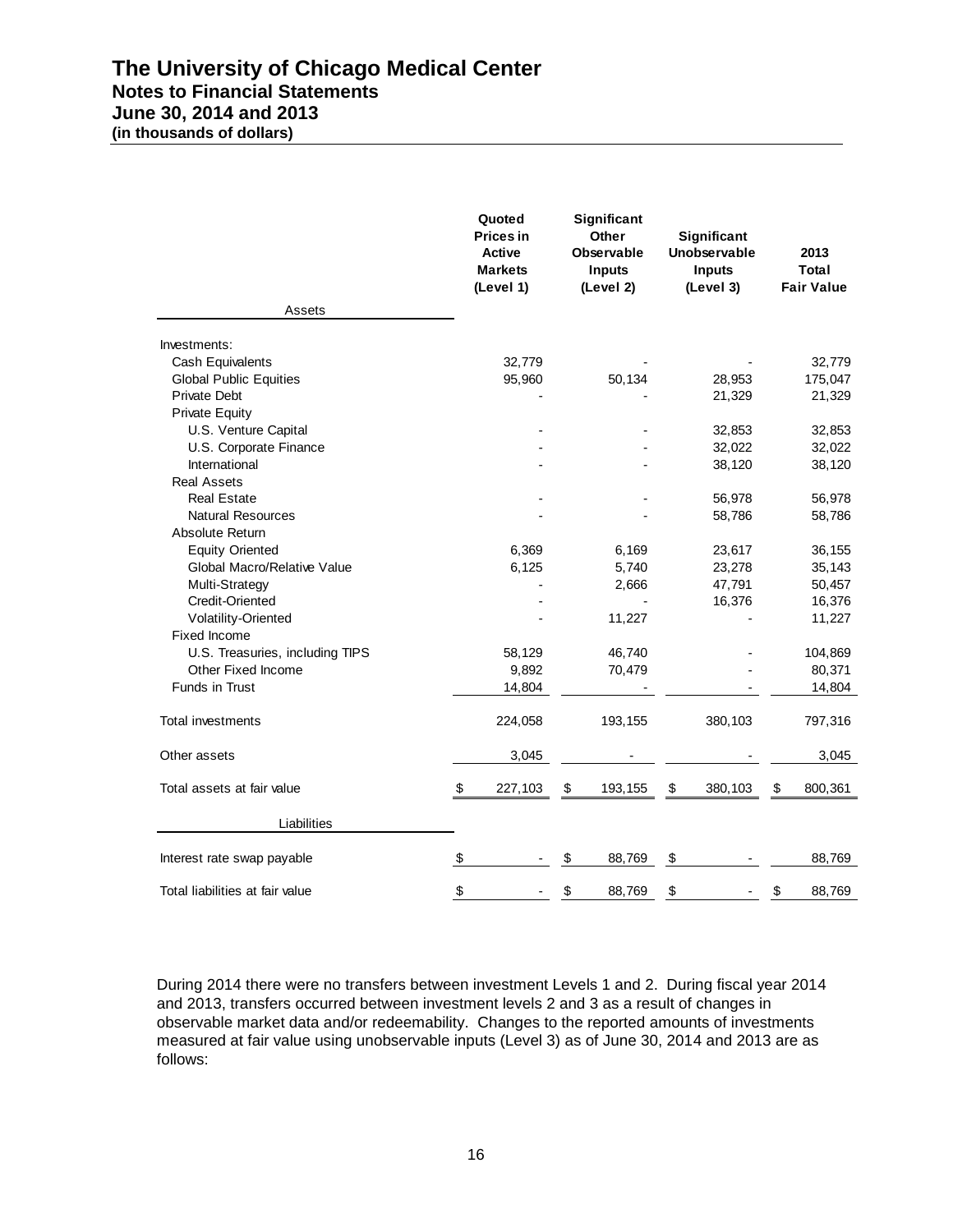## **The University of Chicago Medical Center Notes to Financial Statements**

## **June 30, 2014 and 2013**

**(in thousands of dollars)**

|                           | Separately<br>Invested | Invested<br>in TRIP | 2014<br>Total |
|---------------------------|------------------------|---------------------|---------------|
| Fair value, July 1, 2013  | \$<br>4,540            | \$<br>375,563       | \$<br>380,103 |
| Realized gains            |                        | 34,920              | 34,920        |
| Unrealized gains          | 774                    | 30,467              | 31,241        |
| Purchases                 | 30                     | 44,344              | 44,374        |
| Sales                     | (1, 226)               | (49, 053)           | (50, 279)     |
| <b>Transfers</b>          |                        | (225)               | (225)         |
| Fair value, June 30, 2014 | \$<br>4,118            | \$<br>436,016       | \$<br>440,134 |
|                           |                        |                     |               |
|                           | Separately<br>Invested | Invested<br>in TRIP | 2013<br>Total |
| Fair value, July 1, 2012  | \$<br>6,233            | \$<br>386,206       | \$<br>392,439 |
| Realized gains            |                        | 33,429              | 33,429        |
| Unrealized gains          | 166                    | (23, 415)           | (23, 249)     |
| Purchases                 |                        | 29,498              | 29,498        |
| Sales                     | (1,859)                | (50,278)            | (52, 137)     |
| <b>Transfers</b>          |                        | 123                 | 123           |

The interest rate swap arrangement has inputs which can generally be corroborated by market data and is therefore classified within level 2.

The methods described above may produce a fair value calculation that may not be indicative of net realizable value or reflective of future fair values. Furthermore, while UCMC believes its valuation methods are appropriate and consistent with other market participants, the use of different methodologies or assumptions to determine the fair value of certain financial instruments could result in a different estimate of fair value at the reporting date.

The significant unobservable inputs used in the fair value measurement of UCMC's long-lived partnership investments include a combination of cost, discounted cash flow analysis, industry comparables and outside appraisals. Significant increases (decreases) in any inputs used by investment managers in determining net asset values in isolation would result in a significantly lower (higher) fair value measurement.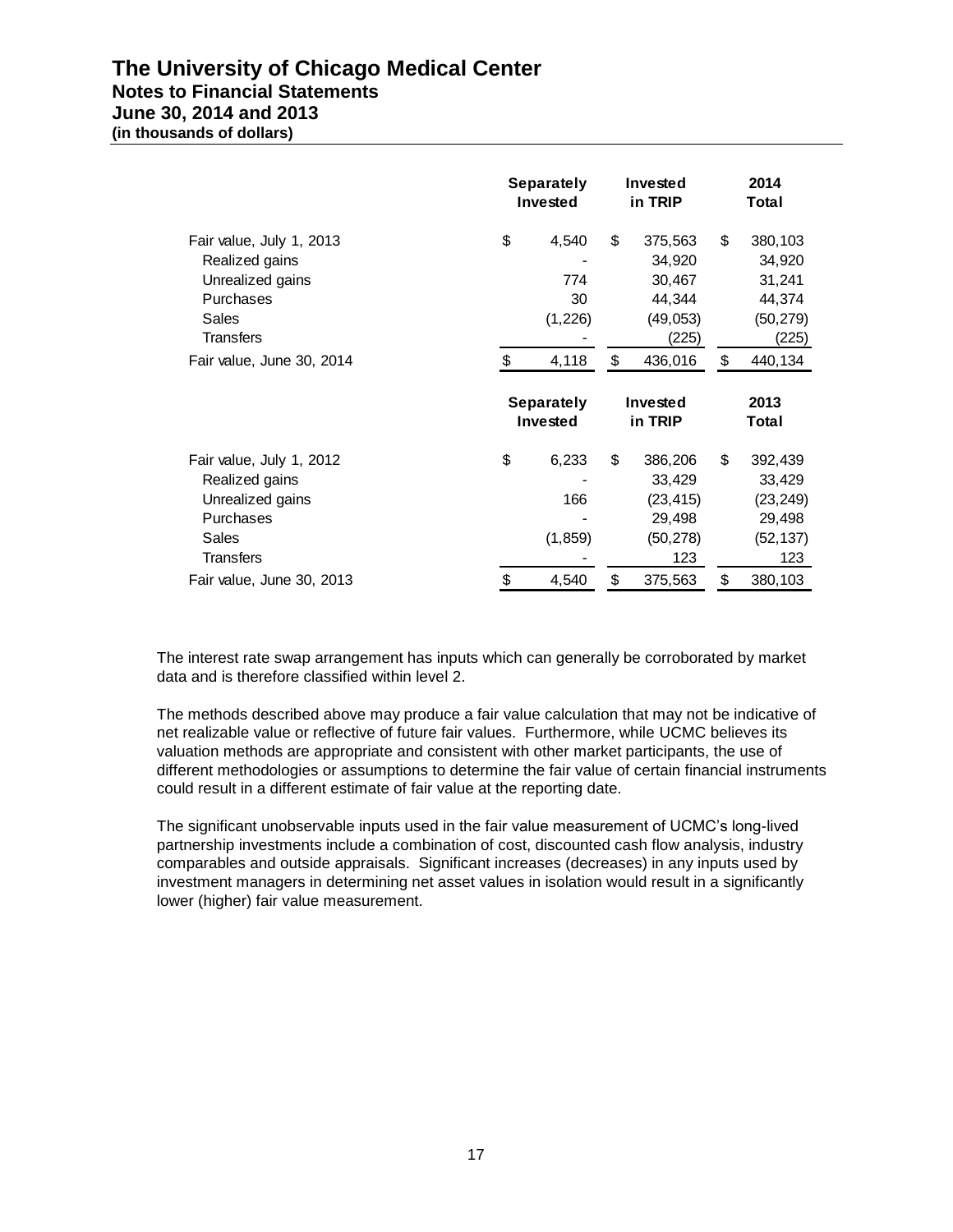UCMC has made investments in various long-lived partnerships and, in other cases, has entered into contractual agreements that may limit its ability to initiate redemptions due to notice periods, lockups and gates. Details on typical redemption terms by asset class and type of investment are provided below:

|                                              |                       |                                                           | <b>Redemption Restrictions</b>                                                                                                                          |
|----------------------------------------------|-----------------------|-----------------------------------------------------------|---------------------------------------------------------------------------------------------------------------------------------------------------------|
|                                              | <b>Remaining Life</b> | <b>Redemption Terms</b>                                   | and Terms                                                                                                                                               |
| Cash                                         | N/A                   | Daily                                                     | None                                                                                                                                                    |
| <b>Global Public Equities:</b>               |                       |                                                           |                                                                                                                                                         |
| <b>Index Funds</b>                           | <b>NA</b>             | Daily                                                     | None                                                                                                                                                    |
| Separate Accounts                            | N/A                   | Daily with notice periods of 1 to<br>7 years              | Lock-up provisions ranging from 0<br>to 1 year                                                                                                          |
| Partnerships                                 | N/A                   | Daily to triennial with notice<br>periods of 2 to 90 days | Lock-up provisions ranging from 0<br>to 5 years, some investments<br>have a portion of capital held in<br>side pockets with no redemptions<br>permitted |
| <b>Private Debt:</b>                         |                       |                                                           |                                                                                                                                                         |
| Partnerships                                 | N/A                   | Redemptions not permitted                                 | Capital held in side pockets with<br>no redemption permitted                                                                                            |
| Drawdown partnerships                        | 1 to 10 years         | Redemptions not permitted                                 | N/A                                                                                                                                                     |
| <b>Private Equity</b>                        | 1 to 19 years         | Redemptions not permitted                                 | N/A                                                                                                                                                     |
| <b>Real Estate:</b><br>Drawdown partnerships | 1 to 18 years         | Redemption not permitted                                  | N/A                                                                                                                                                     |
| Separate accounts                            | N/A                   | Daily with notice period of 5<br>days                     | None                                                                                                                                                    |
| Natural resources                            | 1 to 17 years         | Redemptions not permitted                                 | N/A                                                                                                                                                     |
| <b>Absolute Return:</b><br>Partnerships      | N/A                   | Monthly to annually with varying<br>notice periods.       | Lock-up provisions ranging from 0<br>to 5 years, some investments<br>have a portion of capital in side<br>pockets with no redemptions<br>permitted      |
| Drawdown Partnerships                        | 1 to 3 years          | Redemptions not permitted                                 | N/A                                                                                                                                                     |
| <b>Fixed Income:</b><br>Separate Accounts    | N/A                   | Daily to monthly with notice<br>periods of 1 to 30 days   | None                                                                                                                                                    |
| <b>Commingled Funds</b>                      | N/A                   | Daily to monthly with notice<br>periods of 1 to 10 days   | None                                                                                                                                                    |
| Partnerships                                 | N/A                   | Quarterly with notice periods of<br>10 days               | Only one-third capital available in<br>any 12-month period                                                                                              |
| <b>Funds Held in Trust:</b>                  | N/A                   | Daily                                                     | None                                                                                                                                                    |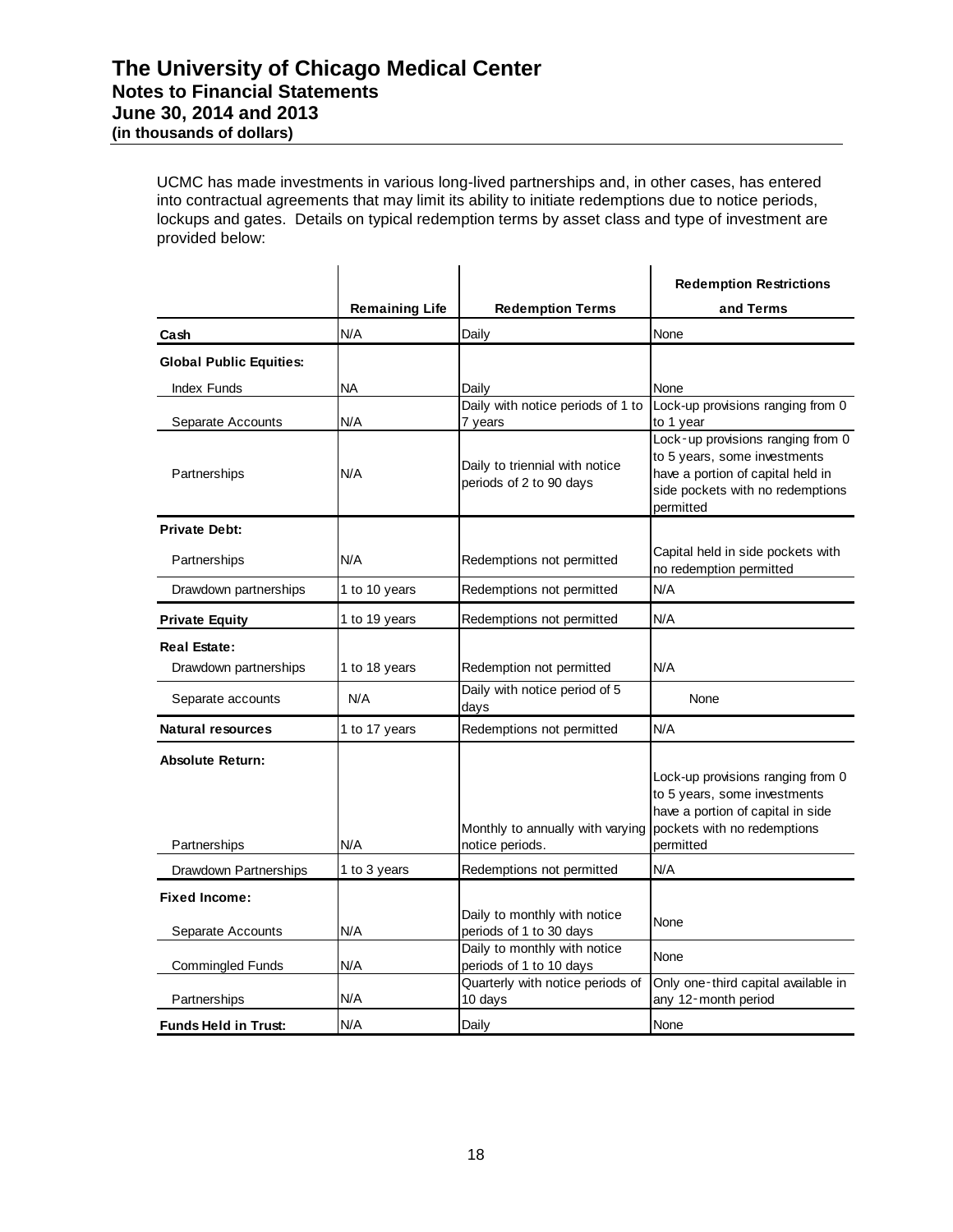#### **6. Endowments**

UCMC's endowment consists of individual donor restricted endowment funds and boarddesignated endowment funds for a variety of purposes plus the following where the assets have been designated for endowment: pledges receivable, split interest agreements, and other net assets. The endowment includes both donor-restricted endowment funds and funds designated by the Board of Trustees to function as endowments. The net assets associated with endowment funds including funds designated by the Board of Trustees to function as endowments, are classified and reported based on the existence or absence of donor imposed restrictions.

Illinois is governed by the "Uniform Prudent Management of Institutional Funds Act" (UPMIFA). The Board of Trustees of UCMC has interpreted UPMIFA as sustaining the preservation of the original gift as of the gift date of the donor-restricted endowment funds absent explicit donor stipulations to the contrary. As a result of this interpretation, UCMC classifies as permanently restricted net assets, (a) the original value of gifts donated to the permanent endowment, (b) the original value of subsequent gifts to the permanent endowment, and (c) accumulations to the permanent endowment made in accordance with the direction of the applicable donor gift instrument at the time the accumulation is added to the fund. The remaining portion of the donorrestricted endowment fund that is not classified in permanently restricted net assets is classified as temporarily restricted net assets until those amounts are appropriated for expenditure by UCMC in a manner consistent with the standard of prudence prescribed by UPMIFA.

UCMC has the following donor-restricted endowment activities during the years ended June 30, 2014 and 2013 delineated by net asset class:

|                                                         | <b>Unrestricted</b>                |                                         |                                         |               |
|---------------------------------------------------------|------------------------------------|-----------------------------------------|-----------------------------------------|---------------|
|                                                         | <b>Funds</b><br><b>Functioning</b> | <b>Temporarily</b><br><b>Restricted</b> | <b>Permanently</b><br><b>Restricted</b> | 2014<br>Total |
| Endowment net assets,                                   |                                    |                                         |                                         |               |
| beginning of year                                       | \$<br>707,290                      | \$<br>68.634                            | \$<br>6.082                             | \$<br>782,006 |
| Investment return:                                      |                                    |                                         |                                         |               |
| Investment income<br>Net appreciation                   | 37,212                             | 1,207                                   |                                         | 38,419        |
| (realized and unrealized)                               | 63,947                             | 8,092                                   |                                         | 72,039        |
| Total investment return                                 | 101,159                            | 9,299                                   |                                         | 110,458       |
| Gifts and other additions                               | 87,500                             |                                         | 2,000                                   | 89,500        |
| Appropriation of<br>endowment assets<br>for expenditure | (40, 272)                          | (3, 850)                                |                                         | (44, 122)     |
| Replenishment of<br>endowment assets                    |                                    |                                         |                                         |               |
| for capital                                             | 67,215                             |                                         |                                         | 67,215        |
| Other                                                   | (1, 196)                           | 385                                     |                                         | (811)         |
| Endowment net assets,                                   |                                    |                                         |                                         |               |
| end of year                                             | \$<br>921,696                      | \$<br>74,468                            | \$<br>8,082                             | \$1,004,246   |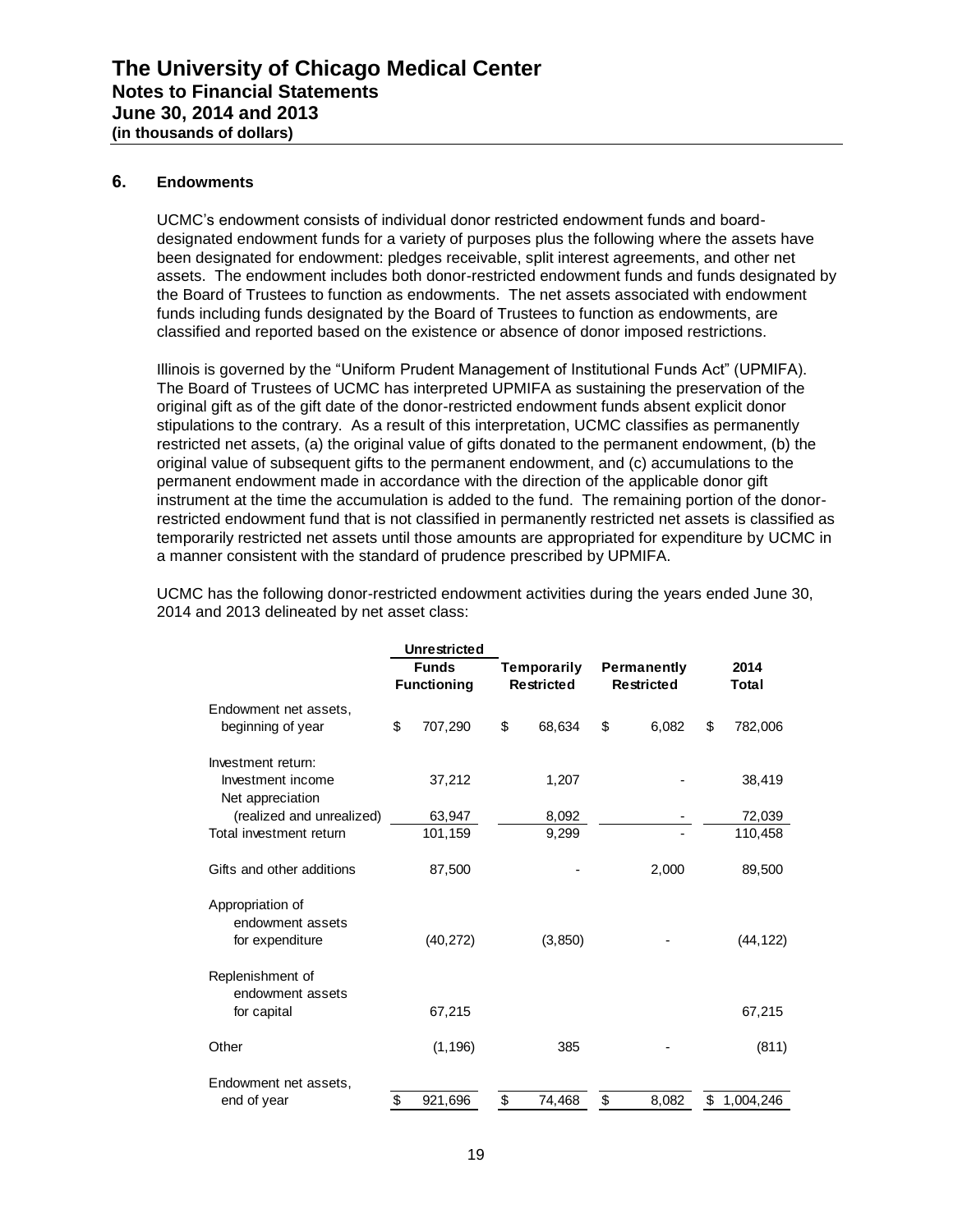## **The University of Chicago Medical Center Notes to Financial Statements**

## **June 30, 2014 and 2013**

**(in thousands of dollars)**

|                                                         | <b>Unrestricted</b><br><b>Funds</b><br><b>Functioning</b> |                 | <b>Temporarily</b><br><b>Restricted</b> | <b>Permanently</b><br><b>Restricted</b> |                          | 2013<br>Total |
|---------------------------------------------------------|-----------------------------------------------------------|-----------------|-----------------------------------------|-----------------------------------------|--------------------------|---------------|
| Endowment net assets,                                   |                                                           |                 |                                         |                                         |                          |               |
| beginning of year                                       | \$<br>796,105                                             | \$              | 67,279                                  | \$<br>6,072                             | \$                       | 869,456       |
| Investment return:                                      |                                                           |                 |                                         |                                         |                          |               |
| Investment income<br>Net appreciation                   | 38,437                                                    |                 | 3,518                                   |                                         |                          | 41,955        |
| (realized and unrealized)                               | 18,700                                                    |                 | 1,086                                   |                                         |                          | 19,786        |
| Total investment return                                 | 57,137                                                    |                 | 4,604                                   |                                         |                          | 61,741        |
| Gifts and other additions                               | 25,000                                                    |                 |                                         | 10                                      |                          | 25,010        |
| Appropriation of<br>endowment assets<br>for expenditure | (37,037)                                                  |                 | (3,610)                                 |                                         |                          | (40, 647)     |
| Appropriation of<br>endowment assets                    |                                                           |                 |                                         |                                         |                          |               |
| for capital                                             | (132,056)                                                 |                 |                                         |                                         |                          | (132,056)     |
| Other                                                   | (1, 859)                                                  |                 | 361                                     |                                         |                          | (1, 498)      |
| Endowment net assets,                                   |                                                           |                 |                                         |                                         |                          |               |
| end of year                                             | \$<br>707,290                                             | $\overline{\$}$ | 68,634                                  | \$<br>6,082                             | $\overline{\mathcal{S}}$ | 782,006       |

Description of amounts classified as permanently restricted net assets and temporarily restricted net assets (Endowments only) as of June 30, 2014 and 2013:

|                                                                                                               | <b>Perpetual</b> |    | Time-<br><b>Restricted</b><br>by Donor | Time-<br><b>Restricted</b><br>by Law | 2014<br>Total          |
|---------------------------------------------------------------------------------------------------------------|------------------|----|----------------------------------------|--------------------------------------|------------------------|
| Restricted for pediatric health care \$<br>Restricted for adult health care<br>Restricted for educational and | 1.845<br>1.925   | \$ | ٠<br>٠                                 | \$<br>16.918<br>54.780               | \$<br>18,763<br>56,705 |
| scientific programs                                                                                           | 4,312            |    | ٠                                      | 2,769                                | 7,081                  |
|                                                                                                               | \$<br>8,082      | ß. | ٠                                      | 74.467                               | 82.549                 |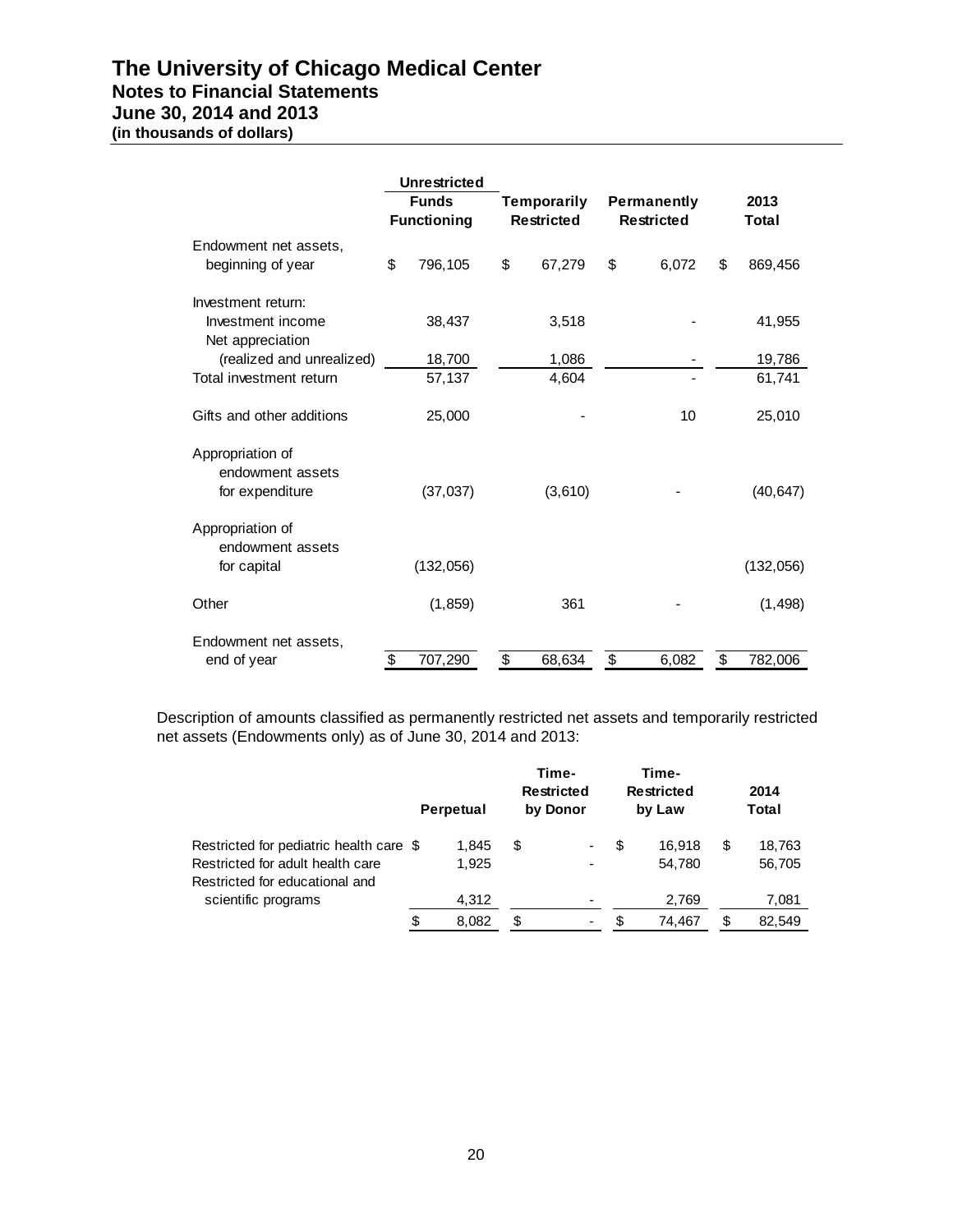## **The University of Chicago Medical Center Notes to Financial Statements June 30, 2014 and 2013**

**(in thousands of dollars)**

|                                                                                                               | <b>Perpetual</b> |    | Time-<br><b>Restricted</b><br>by Donor     |    | Time-<br><b>Restricted</b><br>by Law |   | 2013<br>Total    |
|---------------------------------------------------------------------------------------------------------------|------------------|----|--------------------------------------------|----|--------------------------------------|---|------------------|
| Restricted for pediatric health care \$<br>Restricted for adult health care<br>Restricted for educational and | 1.855<br>1.925   | S  | $\blacksquare$<br>$\overline{\phantom{a}}$ | S  | 15.580<br>50.715                     | S | 17.435<br>52,640 |
| scientific programs                                                                                           | 2,312            |    | $\blacksquare$                             |    | 2,339                                |   | 4,651            |
|                                                                                                               | \$<br>6,092      | S. | $\overline{\phantom{a}}$                   | \$ | 68.634                               | S | 74.726           |

#### **Investment and Spending Policies**

UCMC has adopted endowment investment and spending policies that attempt to provide a predictable stream of funding to programs supported by its endowment while seeking to maintain the purchasing power of endowment assets. UCMC expects its endowment funds over time, to provide an average rate of return of approximately 6% annually. To achieve its long-term rate of return objectives, UCMC relies on a total return strategy in which investment returns are achieved through both capital appreciation (realized and unrealized gains) and current yield (interest and dividends). Actual returns in any given year may vary from this amount.

For endowments invested in TRIP, the Board of Trustees of UCMC has adopted the University's method to be used to appropriate endowment funds for expenditure, including following the University's payout formula. The University utilizes the total return concept in allocating endowment income. In accordance with the University's total return objective, between 4.5% and 5.5% of a 12-quarter moving average of the fair value of endowment investments, lagged by one year, is available each year for expenditure in the form of endowment payout. The exact payout percentage, which is set each year by the Board of Trustees with the objective of a 5% average payout over time, was 5.5% for the fiscal years ended June 30, 2014 and 2013. If endowment income received is not sufficient to support the total return objective, the balance is provided from capital gains. If income received is in excess of the objective, the balance is reinvested in the endowment.

For endowments invested apart from TRIP, UCMC calculates a payout of 4% annually on a rolling 24-month average market value. In establishing this policy, the Board considered the expected long term rate of return on its endowment.

#### **7. Property, Plant and Equipment**

The components of property, plant and equipment as of June 30 are as follows:

| 2014         |   | 2013       |
|--------------|---|------------|
| \$<br>36,008 | S | 36,008     |
| 1,288,213    |   | 1,255,542  |
| 515,713      |   | 576,374    |
| 58,313       |   | 74,688     |
| 1,898,247    |   | 1,942,612  |
| (698, 340)   |   | (752, 989) |
| 1,199,907    |   | 1,189,623  |
|              |   |            |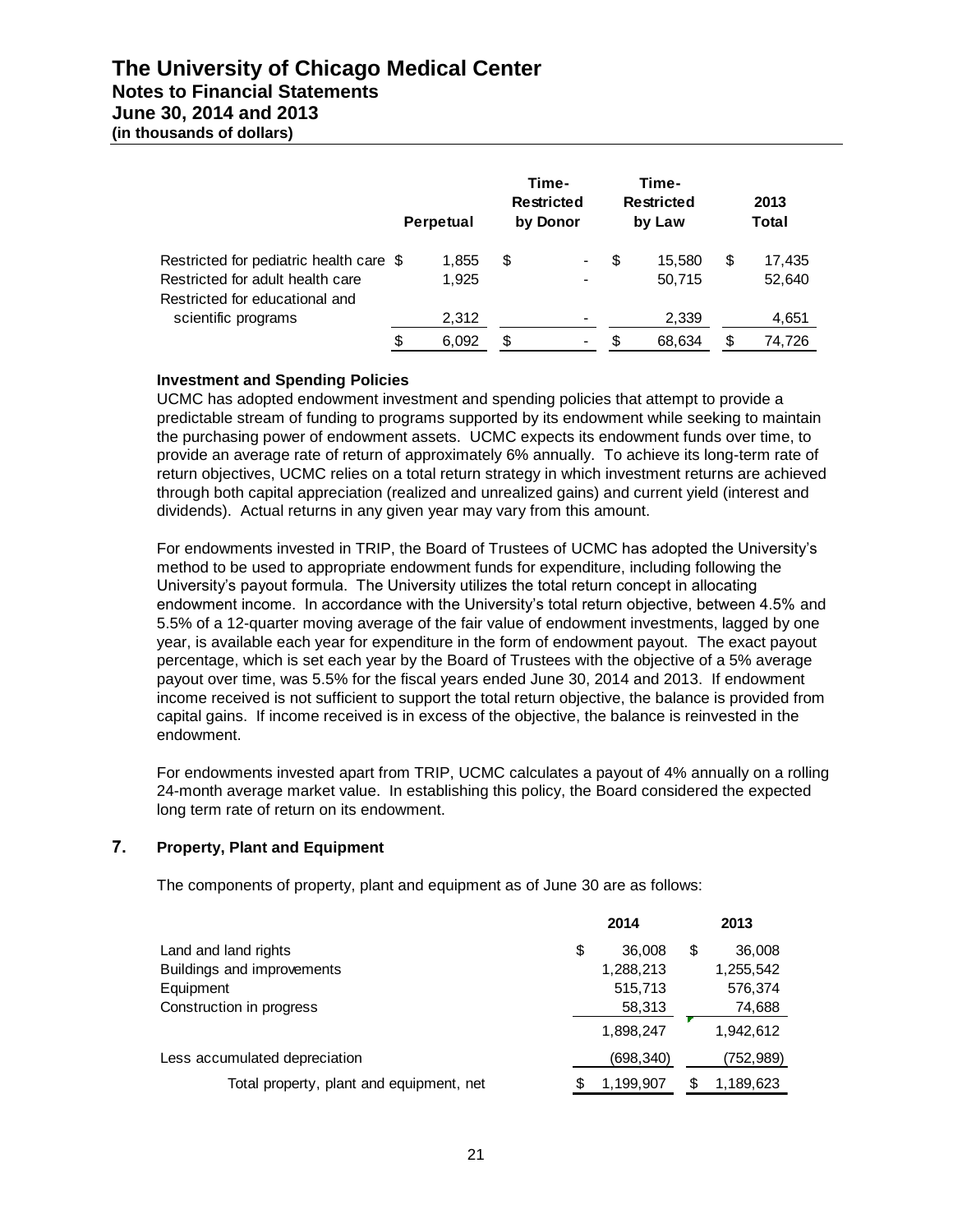UCMC's net property, plant and equipment cost includes \$10,600 representing assets under capital leases with the University, which are stated at the UCMC's historical cost. The cost of buildings that are jointly used by the University and UCMC is allocated based on the lease provisions. In addition, land and land rights includes \$17,800 and \$19,200 for 2014 and 2013, respectively, which represents the unamortized portion of initial lease payments made to the University. UCMC entered into a services agreement in 2013 for the exclusive right to operate certain food service operations at the Medical Center, which included a capital commitment in the amount of \$11,800 for equipment and renovations provided by the contractor. In 2014 UCMC terminated this food service operation agreement and settled all outstanding balances, including the capital commitment. The amount outstanding under this commitment as of June 30, 2014 and 2013 was \$0 and \$11,300, respectively.

The Center for Care and Discovery was placed into service in 2013; approximately \$134,800 was spent in 2013 related to the building.

Capitalized interest costs in 2014 and 2013 were \$60 and \$14,600, respectively.

#### **8. Long-Term Debt**

Long-term debt as of June 30 consists of the following:

| 2014<br>2013<br>year maturity<br>Interest rate<br>Illinois Health Facilities Authority:<br>\$<br>\$<br>2015<br>5.0<br>14,530<br>Series 2003<br>7,410<br>Illinois Finance Authority:<br>Series 2009A and B<br>149,330<br>150,840<br>2027<br>4.9<br>Series 2009C<br>2037<br>85,000<br>5.4<br>85,000<br>70.000<br>70,000<br>Series 2009D-1 and 2 (synthetically fixed rate)<br>2044<br>3.9<br>70,000<br>Series 2009E-1 and 2 (synthetically fixed rate)<br>2044<br>3.9<br>70,000<br>Series 2010 A and B (synthetically fixed rate)<br>92,500<br>92,500<br>2045<br>3.9<br>Series 2011 A and B (synthetically fixed rate)<br>2045<br>3.9<br>92.500<br>92,500<br>Series 2011C<br>90,000<br>2042<br>5.5<br>90.000<br>Series 2012A<br>2037<br>4.5<br>70,325<br>72,080<br>9,797<br>11,163<br>Unamortized premium<br>Total fixed rate<br>748,613<br>736,862<br>2020<br>3.1<br>686<br>Series 2013A<br>24,706<br>2038<br>0.1<br>79,517<br>Illinois Educational Facilities Authority (IEFA)<br>81,427<br>82,113<br>Total variable rate<br>104,223<br>841,085<br>830,726<br>Total notes and bonds payable<br>(10,050)<br>(10, 385)<br>Less current portion of long-term debt<br>831,035<br>820,341<br>\$<br>Long-term portion of debt |                | <b>Final fiscal</b> |  |  |  |
|-------------------------------------------------------------------------------------------------------------------------------------------------------------------------------------------------------------------------------------------------------------------------------------------------------------------------------------------------------------------------------------------------------------------------------------------------------------------------------------------------------------------------------------------------------------------------------------------------------------------------------------------------------------------------------------------------------------------------------------------------------------------------------------------------------------------------------------------------------------------------------------------------------------------------------------------------------------------------------------------------------------------------------------------------------------------------------------------------------------------------------------------------------------------------------------------------------------------------|----------------|---------------------|--|--|--|
|                                                                                                                                                                                                                                                                                                                                                                                                                                                                                                                                                                                                                                                                                                                                                                                                                                                                                                                                                                                                                                                                                                                                                                                                                         |                |                     |  |  |  |
|                                                                                                                                                                                                                                                                                                                                                                                                                                                                                                                                                                                                                                                                                                                                                                                                                                                                                                                                                                                                                                                                                                                                                                                                                         | Fixed rate:    |                     |  |  |  |
|                                                                                                                                                                                                                                                                                                                                                                                                                                                                                                                                                                                                                                                                                                                                                                                                                                                                                                                                                                                                                                                                                                                                                                                                                         |                |                     |  |  |  |
|                                                                                                                                                                                                                                                                                                                                                                                                                                                                                                                                                                                                                                                                                                                                                                                                                                                                                                                                                                                                                                                                                                                                                                                                                         |                |                     |  |  |  |
|                                                                                                                                                                                                                                                                                                                                                                                                                                                                                                                                                                                                                                                                                                                                                                                                                                                                                                                                                                                                                                                                                                                                                                                                                         |                |                     |  |  |  |
|                                                                                                                                                                                                                                                                                                                                                                                                                                                                                                                                                                                                                                                                                                                                                                                                                                                                                                                                                                                                                                                                                                                                                                                                                         |                |                     |  |  |  |
|                                                                                                                                                                                                                                                                                                                                                                                                                                                                                                                                                                                                                                                                                                                                                                                                                                                                                                                                                                                                                                                                                                                                                                                                                         |                |                     |  |  |  |
|                                                                                                                                                                                                                                                                                                                                                                                                                                                                                                                                                                                                                                                                                                                                                                                                                                                                                                                                                                                                                                                                                                                                                                                                                         |                |                     |  |  |  |
|                                                                                                                                                                                                                                                                                                                                                                                                                                                                                                                                                                                                                                                                                                                                                                                                                                                                                                                                                                                                                                                                                                                                                                                                                         |                |                     |  |  |  |
|                                                                                                                                                                                                                                                                                                                                                                                                                                                                                                                                                                                                                                                                                                                                                                                                                                                                                                                                                                                                                                                                                                                                                                                                                         |                |                     |  |  |  |
|                                                                                                                                                                                                                                                                                                                                                                                                                                                                                                                                                                                                                                                                                                                                                                                                                                                                                                                                                                                                                                                                                                                                                                                                                         |                |                     |  |  |  |
|                                                                                                                                                                                                                                                                                                                                                                                                                                                                                                                                                                                                                                                                                                                                                                                                                                                                                                                                                                                                                                                                                                                                                                                                                         |                |                     |  |  |  |
|                                                                                                                                                                                                                                                                                                                                                                                                                                                                                                                                                                                                                                                                                                                                                                                                                                                                                                                                                                                                                                                                                                                                                                                                                         |                |                     |  |  |  |
|                                                                                                                                                                                                                                                                                                                                                                                                                                                                                                                                                                                                                                                                                                                                                                                                                                                                                                                                                                                                                                                                                                                                                                                                                         |                |                     |  |  |  |
|                                                                                                                                                                                                                                                                                                                                                                                                                                                                                                                                                                                                                                                                                                                                                                                                                                                                                                                                                                                                                                                                                                                                                                                                                         |                |                     |  |  |  |
|                                                                                                                                                                                                                                                                                                                                                                                                                                                                                                                                                                                                                                                                                                                                                                                                                                                                                                                                                                                                                                                                                                                                                                                                                         | Variable rate: |                     |  |  |  |
|                                                                                                                                                                                                                                                                                                                                                                                                                                                                                                                                                                                                                                                                                                                                                                                                                                                                                                                                                                                                                                                                                                                                                                                                                         |                |                     |  |  |  |
|                                                                                                                                                                                                                                                                                                                                                                                                                                                                                                                                                                                                                                                                                                                                                                                                                                                                                                                                                                                                                                                                                                                                                                                                                         |                |                     |  |  |  |
|                                                                                                                                                                                                                                                                                                                                                                                                                                                                                                                                                                                                                                                                                                                                                                                                                                                                                                                                                                                                                                                                                                                                                                                                                         |                |                     |  |  |  |
|                                                                                                                                                                                                                                                                                                                                                                                                                                                                                                                                                                                                                                                                                                                                                                                                                                                                                                                                                                                                                                                                                                                                                                                                                         |                |                     |  |  |  |
|                                                                                                                                                                                                                                                                                                                                                                                                                                                                                                                                                                                                                                                                                                                                                                                                                                                                                                                                                                                                                                                                                                                                                                                                                         |                |                     |  |  |  |
|                                                                                                                                                                                                                                                                                                                                                                                                                                                                                                                                                                                                                                                                                                                                                                                                                                                                                                                                                                                                                                                                                                                                                                                                                         |                |                     |  |  |  |

The fair value of long-term debt is based on the pricing of fixed-rate bonds of market participants, including assumptions about the present value of current market interest rates, and loans of comparable quality and maturity. The fair value of long-term debt would be a Level 2 hierarchy. The carrying value of long-term debt is below the estimated fair value of the debt by \$37,400 and \$10,729 as of June 30, 2014 and June 30, 2013, respectively, based on the quoted market prices for the same or similar issues.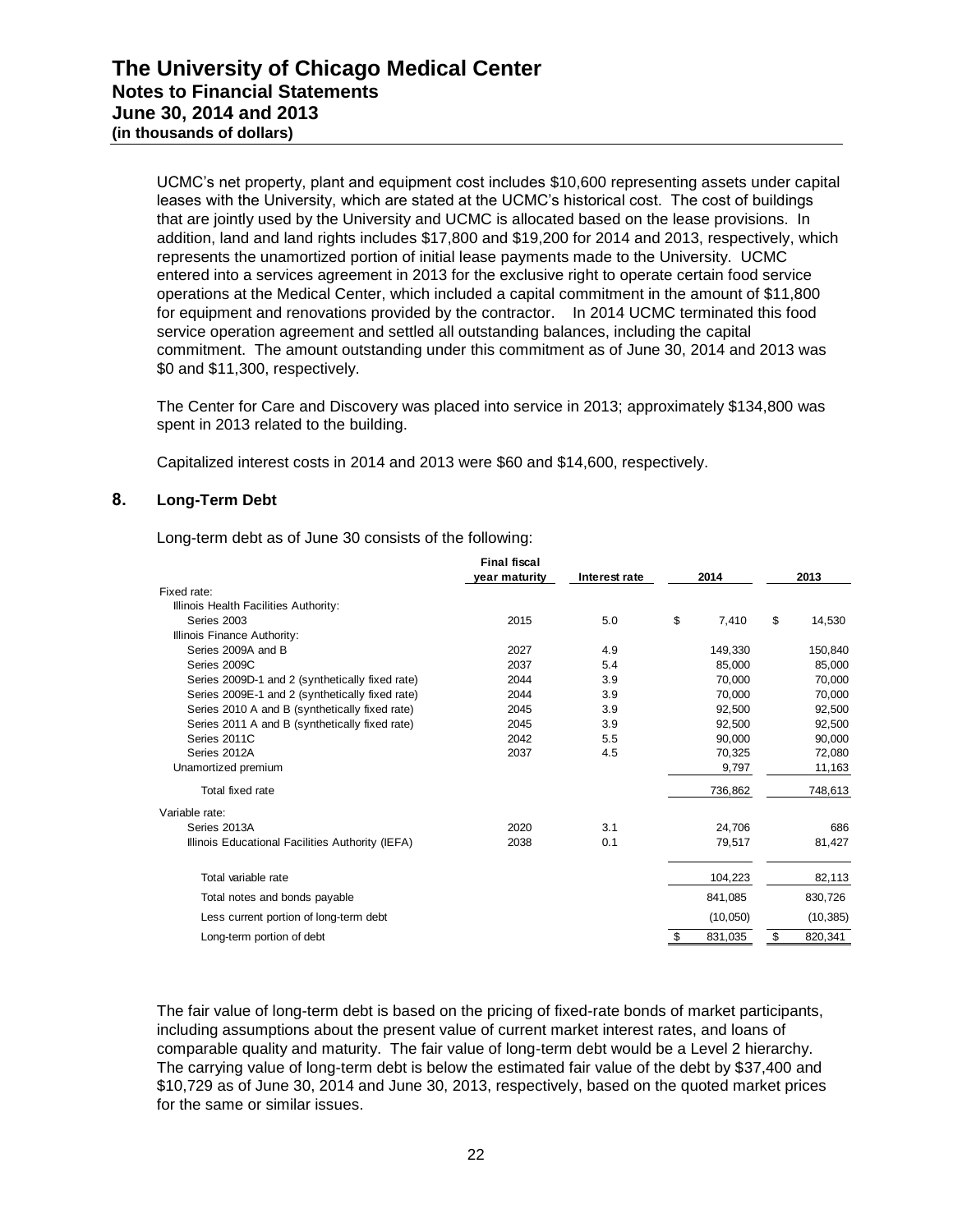Scheduled annual repayments for the next five years are as follows at June 30:

| Year | Amount       |
|------|--------------|
| 2015 | 10.050<br>\$ |
| 2016 | 12.778       |
| 2017 | 13.255       |
| 2018 | 13.868       |
| 2019 | 14.513       |
|      |              |

Under its various indebtedness agreements, the Medical Center is subject to certain financial covenants, including maintaining a minimum debt service coverage ratio, maintaining minimum levels of days cash on hand, maintaining debt to capitalization at certain levels; limitations on selling, leasing, or otherwise disposing of Medical Center property; and certain other nonfinancial covenants. Each of the bond series is collateralized by unrestricted receivables under a Master Trust Indenture and subject to certain restrictions. The Medical Center was in compliance with its debt covenants as of June 30, 2014 and 2013.

#### *Recent Financing Activity*

In January 2013, the Medical Center entered into an issuance of a tax-exempt direct purchase loan with a financial institution, issued as \$75,000 of Series 2013A bonds allocated to the Medical Center for the purpose of constructing a new parking garage. This bond functions similar to a construction loan with principal being drawn down as construction proceeds. Interest at LIBOR plus 60 basis points is payable each month based on the outstanding principal balance. A mandatory purchase date of repayment is established for January 24, 2020.

#### *Letters of Credit*

Payment on each of the variable rate demand revenue bonds is also collateralized by a letter of credit. The letters of credit that support the Series 2009D and the Series 2009E bonds were due to expire in August 2012. The Medical Center replaced the letter of credit that supports the Series 2009D bonds with a new letter of credit in June 2012, which expires in June 2017. The letter of credit that supports the 2009E bonds was extended subsequent to June 30, 2012 and now expires in December 2014. The letters of credit that support the Series 2010A and Series 2010B bonds expire in November 2015 and the letters of credit that support the Series 2011A and Series 2011B bonds expire in May 2016. The letters of credit are subject to certain restrictions, which include financial ratio requirements and consent to future indebtedness. The most restrictive financial ratio is to maintain a debt service coverage ratio of 1.25:1. UCMC was in compliance with all applicable debt covenants at June 30, 2014.

Payment on each of the IEFA bonds is collateralized by a letter of credit maturing November 2017. The letter of credit is subject to certain restrictions, which include financial ratio requirements. The most restrictive financial ratio is to maintain a debt service coverage ratio of 1.75:1. UCMC was in compliance with all applicable debt covenants at June 30, 2014.

Included in UCMC's debt is \$79,500 of commercial paper revenue notes and \$325,000 of variable rate demand bonds. In the event that UCMC's remarketing agents are unable to remarket the bonds, the trustee of the bonds will tender them under the letters of credit. Scheduled repayments under the letters of credit are between 1 and 3 years, beginning after a grace period of at least one year, and bear interest rates different from those associated with the original bond issue. Any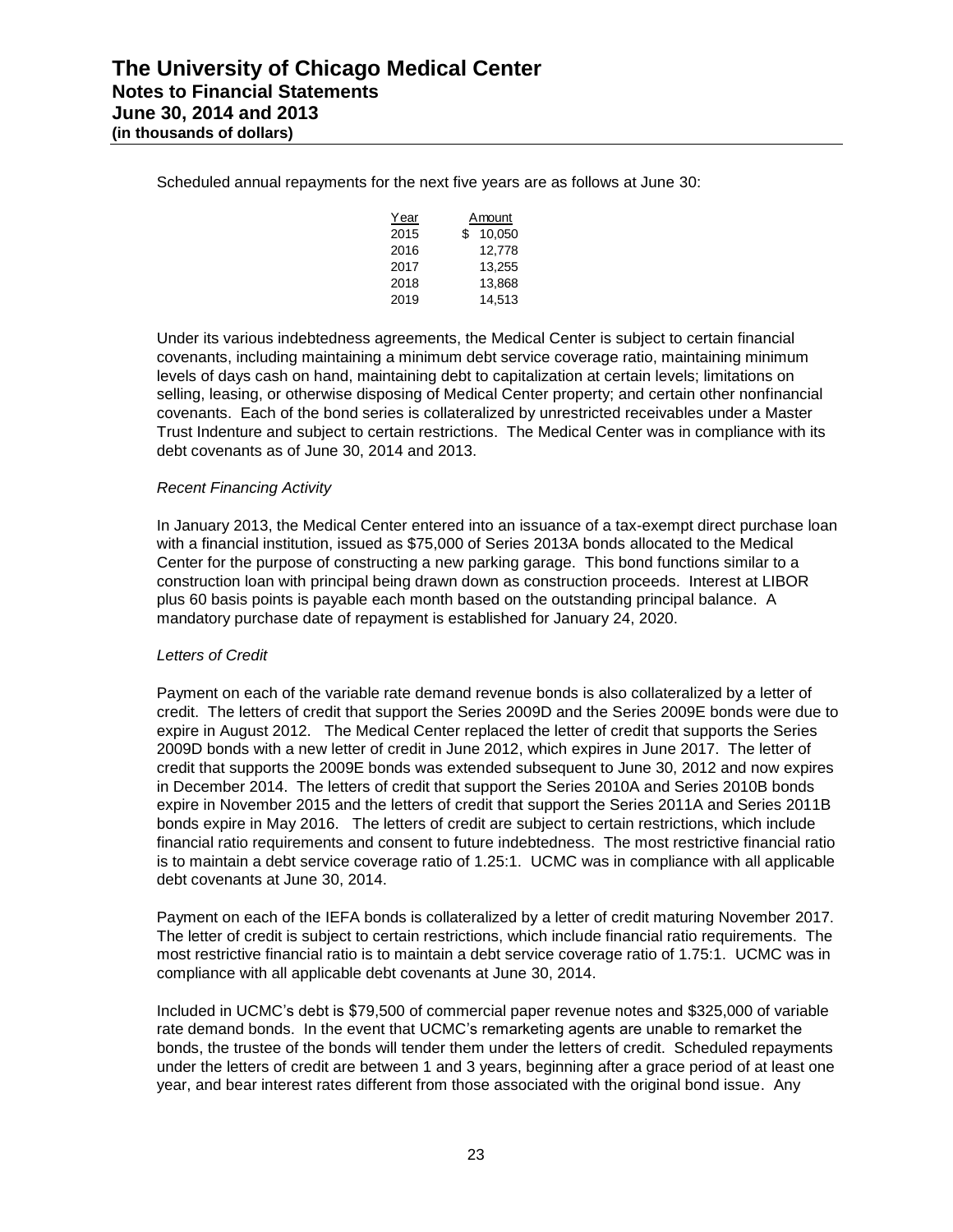bonds tendered are still eligible to be remarketed. Bonds subsequently remarketed would be subject to the original bond repayment schedules.

UCMC paid interest, net of capitalized interest, of approximately \$33,500 and \$18,300 in 2014 and 2013, respectively.

UCMC has a \$15,000 line of credit from a commercial bank. As of June 30, 2014 and 2013, no amount was outstanding under this line.

#### **9. Commitments**

#### **Leases**

UCMC has capital and noncancelable operating leases for certain buildings and equipment. Future minimum payments required under noncancelable operating and capital leases as of June 30 are as follows:

|                                                     | <b>Operating</b> | Capital |                |  |
|-----------------------------------------------------|------------------|---------|----------------|--|
| 2015                                                | \$<br>2.074      | \$      | 147            |  |
| 2016                                                | 2,102            |         |                |  |
| 2017                                                | 548              |         | $\blacksquare$ |  |
| 2018                                                | 559              |         |                |  |
| 2019 and thereafter                                 | 6,249            |         |                |  |
| Total minimum lease payments                        | 11,532           |         | 147            |  |
| Less - Amount representing interest                 |                  |         | 2              |  |
| Present value of net minimum capital lease payments |                  | \$      | 145            |  |

The amount of total assets capitalized under these leases at June 30, 2014 and 2013, is \$2,300 and \$3,000 with related accumulated depreciation of \$2,000 and \$2,400, respectively. Rental expense was approximately \$5,500 and \$5,500 for the years ended June 30, 2014 and 2013, respectively, including a \$500 annual rental of a parking garage from the University.

#### **10. Insurance**

UCMC is included under certain of the University's insurance programs. Since 1977, UCMC, in conjunction with the University, has maintained a self-insurance program for its medical malpractice liability. This program is supplemented with commercial excess insurance above the University's self-insurance retention, which for the years ended June 30, 2014 and 2013 was \$5,000 per claim and unlimited in the aggregate. Claims in excess of \$5,000 are subject to an additional self-insurance retention limited to \$12,500 per claim and \$12,500 in aggregate.

The estimated liability for medical malpractice self-insurance is actuarially determined based upon estimated claim reserves and various assumptions, and represents the estimated present value of self-insurance claims that will be settled in the future. It considers anticipated payout patterns as well as interest to be earned on available assets prior to payment. The discount rate used to value the self-insurance liability is a risk-adjusted rate commensurate with the duration of anticipated payments. These inputs to the fair value estimate of the liability are considered Level 2 in the fair value hierarchy.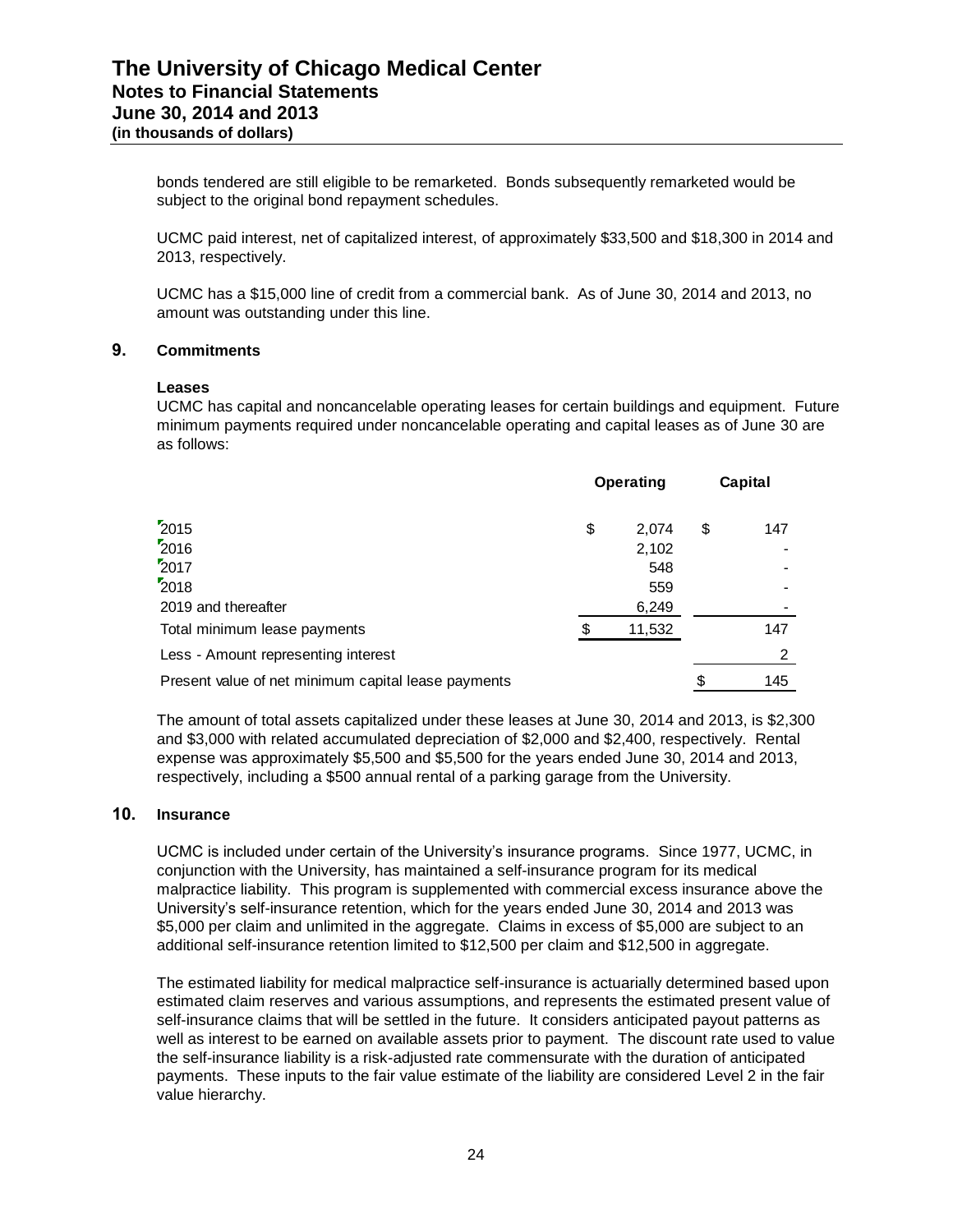A comparison of the estimated liability for incurred malpractice claims (filed and not filed) and net assets for the combined University and UCMC self-insurance program as of June 30, 2014 and 2013, is presented below:

|                                                     | 2014    |      | 2013    |
|-----------------------------------------------------|---------|------|---------|
| Actuarial present value of self-insurance liability |         |      |         |
| for medical malpractice                             | 238.552 | - \$ | 254.328 |
| Total assets available for claims                   | 332.592 | - \$ | 352.414 |

If the present-value method were not used, the ultimate liability for medical malpractice selfinsurance claims would be approximately \$43,100 higher at June 30, 2014. The interest rate assumed in determining the present value was 4.25% for 2014 and 4.5% for 2013. The Medical Center has recorded its pro-rata share of the malpractice self-insurance liability as required under ASU 2010-24 in the amount of \$115,400 at June 30, 2014 and \$121,300 at June 30, 2013 with an offsetting receivable from the malpractice trust to cover any related claims.

The malpractice self-insurance trust assets consist primarily of funds held in TRIP.

UCMC recognizes as malpractice expense its negotiated pro-rata share of the actuarially determined normal contribution, with gains and losses amortized over five years, with no retroactive adjustments, as provided in the operating agreement. For fiscal year 2015, the Medical Center expense will be \$16,800 related to malpractice.

UCMC designated \$17,100 and \$14,800 as of June 30, 2014 and 2013, respectively, as a workers' compensation self-insurance reserve trust fund. The self-insurance program investments consist of approximately 60% bonds and 40% marketable equities. The specifically identified claim requirements and actuarially determined reserve requirements for unreported workers' compensation claims were \$8,200 and \$9,500 as of June 30, 2014 and 2013, respectively. The University also charges UCMC for its portion of other commercial insurance and self-insurance costs.

#### **11. Pension Plans**

#### **Active Plans**

A majority of UCMC's personnel participate in the University's defined benefit and contribution pension plan. Under the defined benefit portion of this plan, benefits are based on years of service and the employee's compensation for the five highest paid consecutive years within the last ten years of employment. UCMC and the University make annual contributions to this portion of the plan at a rate necessary to maintain plan funding on an actuarially recommended basis. UCMC recognizes its share of net periodic pension cost as expense and any difference in the contribution amount as a transfer of unrestricted net assets. The reduction to net assets for 2014 and 2013 was \$1,000 and \$2,800, respectively. Contributions of \$32,500 were made in the fiscal years ended June 30, 2014 and 2013. UCMC expects to make contributions of \$32,500 for the fiscal year ended June 30, 2015 that will be entirely expensed as net periodic pension costs.

Under the defined contribution portion of the plan, UCMC and plan participants make contributions that accrue to the benefit of the participants at retirement. UCMC's contributions, which are based on a percentage of each covered employee's salary, totaled approximately \$6,700 and \$6,400 for the years ended June 30, 2014 and 2013, respectively.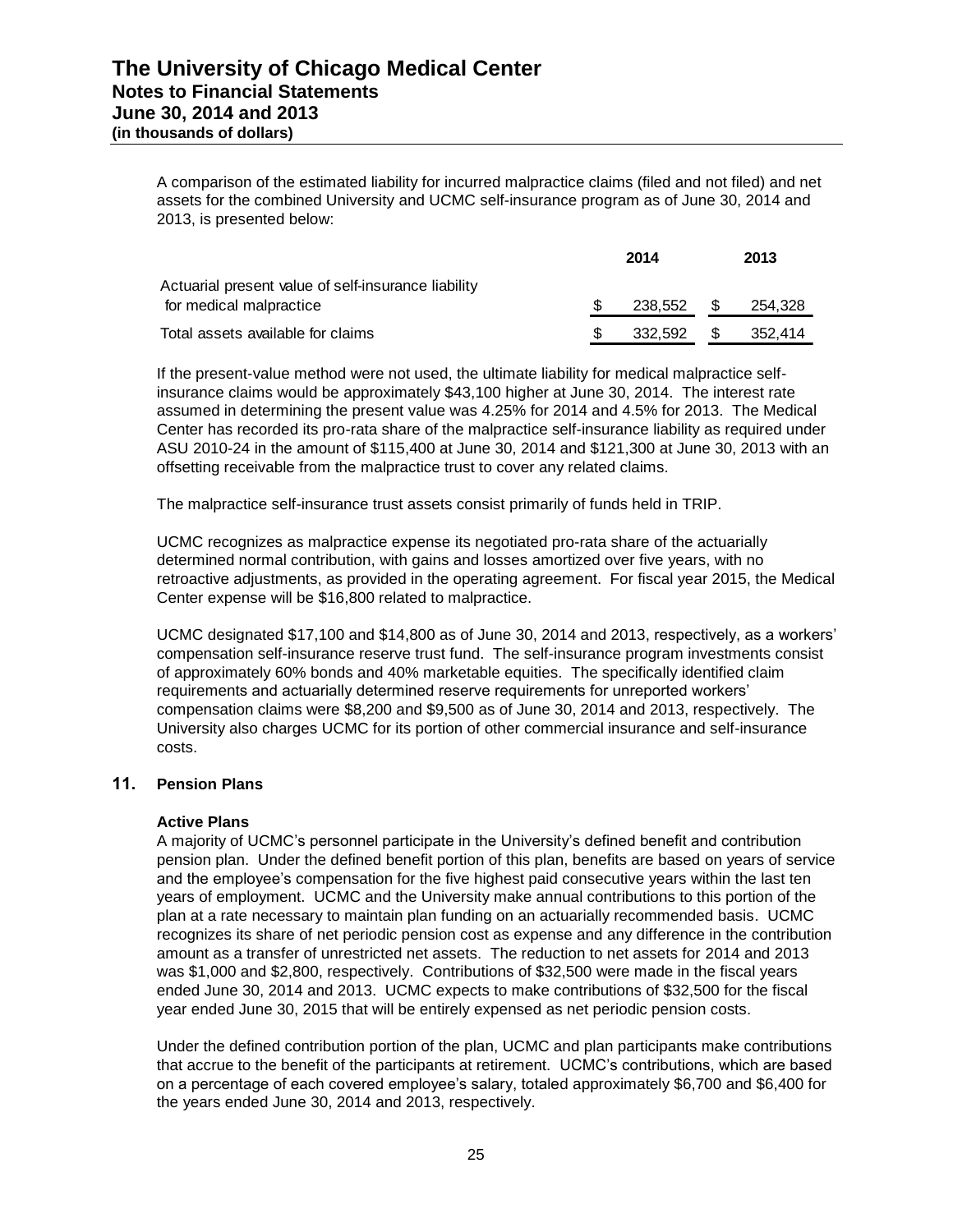## **The University of Chicago Medical Center Notes to Financial Statements June 30, 2014 and 2013**

**(in thousands of dollars)**

| <b>Plan Name</b>                                           | EIN            | <b>Contributions of UCMC</b> |        |  |        |
|------------------------------------------------------------|----------------|------------------------------|--------|--|--------|
|                                                            |                |                              | 2014   |  | 2013   |
| University of Chicago Retirement Income Plan for Employees | 36-2177139-002 |                              | 7.920  |  | 6.711  |
| University of Chicago Pension Plan for Staff Employees     | 36-2177139-003 |                              | 24,580 |  | 25,789 |
|                                                            |                |                              | 32.500 |  | 32.500 |

The benefit obligation, fair value of plan assets and funded status for the University's defined benefit plan included in the University's financial statements as of June 30, are shown below:

|                                                | 2014      | 2013       |
|------------------------------------------------|-----------|------------|
| Projected benefit obligation                   | 916.791   | 795.133    |
| Fair value of plan assets                      | 671.793   | 557,966    |
| Deficit of plan assets over benefit obligation | (244.998) | (237, 167) |

The weighted-average assumptions used in the accounting for the plan are shown below:

|                                | 2014     | 2013     |
|--------------------------------|----------|----------|
| Discount rate                  | $4.3\%$  | 4.9 %    |
| Expected return on plan assets | $6.5 \%$ | 6.5 $%$  |
| Rate of compensation increase  | $3.5\%$  | $3.5 \%$ |

The weighted average asset allocation for the plan is as follows:

|                      | 2014  | 2013    |
|----------------------|-------|---------|
| Domestic equities    | 28 %  | 29%     |
| International equity | 16%   | $15 \%$ |
| Fixed income         | 56 %  | 56 %    |
|                      | 100 % | 100 %   |

The pension and other postretirement benefit obligation considers anticipated payout patterns as well as investment returns on available assets prior to payment. The discount rate used to value the pension and other postretirement benefit obligation is a risk-adjusted rate commensurate with the duration of anticipated payments. These inputs to the fair value estimate are considered Level 2 in the fair value hierarchy.

Total benefits and plan expenses paid by the plan were \$39,300 and \$36,200 for the fiscal years ended June 30, 2014 and 2013, respectively.

Expected future benefit payments excluding plan expenses are as follows: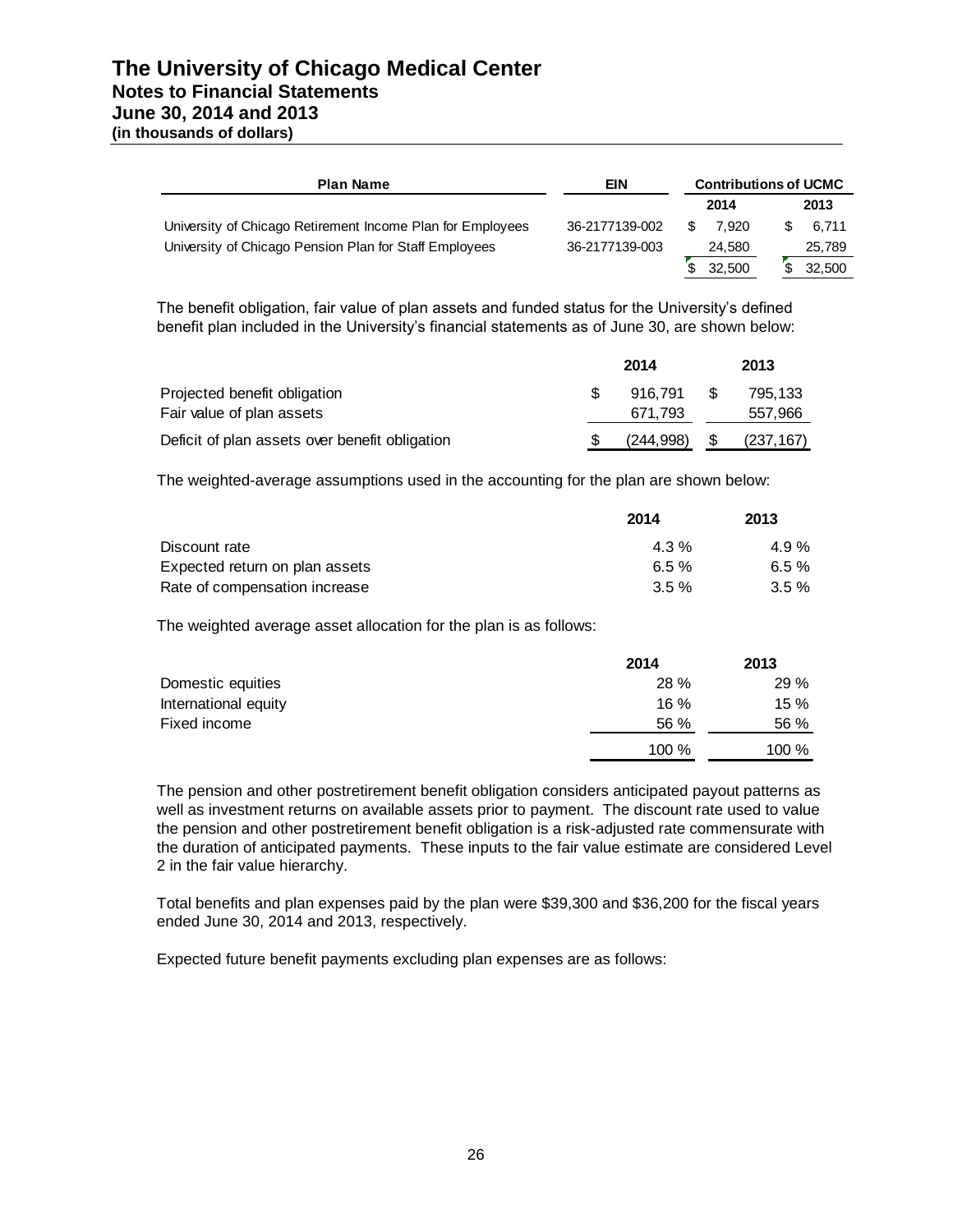#### **Fiscal Year**

| 2015      | 70,010  |
|-----------|---------|
| 2016      | 46,975  |
| 2017      | 48,850  |
| 2018      | 50,719  |
| 2019      | 52,682  |
| 2020-2024 | 306,906 |

Certain UCMC personnel participate in a contributory pension plan. Under this plan, UCMC and plan participants make annual contributions to purchase annuities equivalent to retirement benefits earned. UCMC's pension expense for this plan was \$5,000 and \$4,900 for the years ended June 30, 2014 and 2013, respectively.

#### **Curtailed and Frozen Plan**

In June 2002, UCMC assumed sponsorship of the Louis A. Weiss Memorial Hospital Pension Plan (Employer Identification Number 36-3488183, Plan Number 003), which covers employees of a former affiliate. Participation and benefit accruals are frozen. All benefit accruals are fully vested.

Components of net periodic pension cost and other amounts recognized in unrestricted net assets include the following:

|                                                      | <b>Years Ended June 30,</b><br>2014<br>2013 |    |         |
|------------------------------------------------------|---------------------------------------------|----|---------|
| Net periodic pension cost                            |                                             |    |         |
| Interest cost                                        | \$<br>2,485                                 | \$ | 2,340   |
| Expected return on plan assets                       | (2,794)                                     |    | (2,860) |
| Amortization of unrecognized                         |                                             |    |         |
| net actuarial loss                                   | 675                                         |    | 817     |
| Net periodic pension cost                            | 366                                         |    | 297     |
| Other changes in plan assets and benefit obligations |                                             |    |         |
| recognized in unrestricted net assets                |                                             |    |         |
| Liability for pension benefits                       | 1,337                                       |    | 3,878   |
| Total recognized in net periodic pension cost and    |                                             |    |         |
| unrestricted net assets                              | \$<br>(971                                  | \$ | (3,581) |

The following tables set forth additional required pension disclosure information for this plan: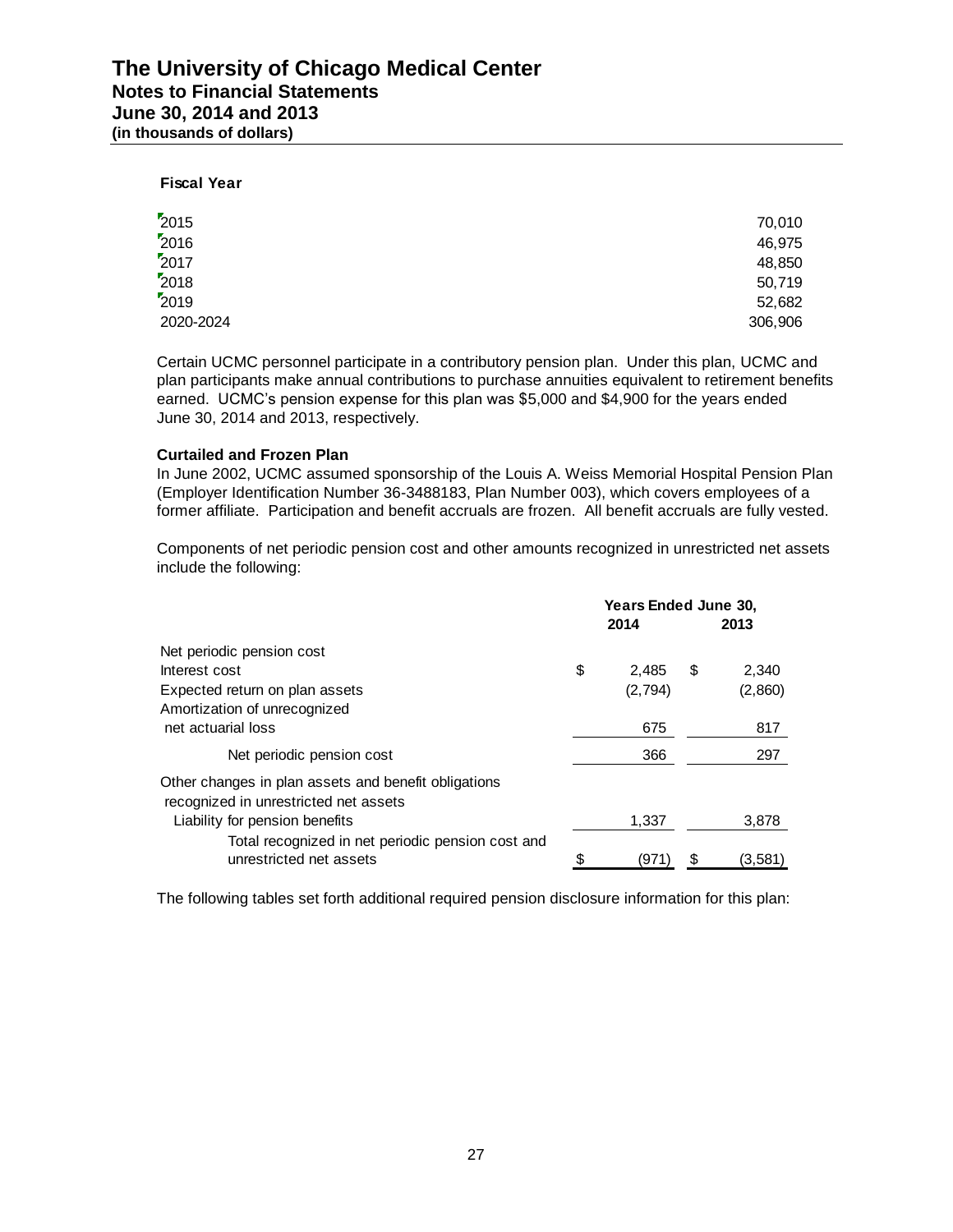### **The University of Chicago Medical Center Notes to Financial Statements June 30, 2014 and 2013**

**(in thousands of dollars)**

|                                                | <b>Years Ended June 30,</b><br>2014 | 2013 |         |
|------------------------------------------------|-------------------------------------|------|---------|
| Change in projected benefit obligation         |                                     |      |         |
| Benefit obligation at beginning of year        | \$<br>54,090                        | S    | 58,098  |
| Interest cost                                  | 2,485                               |      | 2,340   |
| Net actuarial loss (gain)                      | 3,237                               |      | (3,029) |
| Benefits paid                                  | (3, 402)                            |      | (3,319) |
|                                                | 56,410                              |      | 54,090  |
| Change in plan assets                          |                                     |      |         |
| Fair value of plan assets at beginning of year | 48,360                              |      | 47,696  |
| Actual return on plan assets                   | 6,693                               |      | 2,892   |
| Employer contribution                          | 1,500                               |      | 1,091   |
| Benefits paid                                  | (3, 402)                            |      | (3,319) |
|                                                | 53,151                              |      | 48,360  |
| Funded status at end of year                   | \$<br>(3,259)                       | S    | (5,730) |

Amounts recognized in the balance sheet are included in noncurrent liabilities.

Accumulated plan benefits equal projected plan benefits. Assumptions used in the accounting for the net periodic pension cost were as follows:

|                                | 2014    | 2013  |
|--------------------------------|---------|-------|
| Discount rate                  | $4.2\%$ | 4.8%  |
| Expected return on plan assets | 6.0 $%$ | 6.0 % |
| Rate of compensation increase  | N/A     | N/A   |

Weighted average asset allocations for plan assets are as follows:

|                        | 2014  | 2013  |
|------------------------|-------|-------|
| Cash                   | 1 $%$ | 2%    |
| Fixed income           | 56    | 51    |
| Domestic equities      | 29    | 34    |
| International equities | 14    | 13    |
|                        | 100 % | 100 % |

All plan assets are valued using level 1 inputs. The target asset allocation is 40% equities and 60% fixed income. The expected return on plan assets is based on historical investment returns for similar investment portfolios.

UCMC expects to make contributions of \$1,500 to the plan in the fiscal year ending June 30, 2015. Expected future benefit payments are: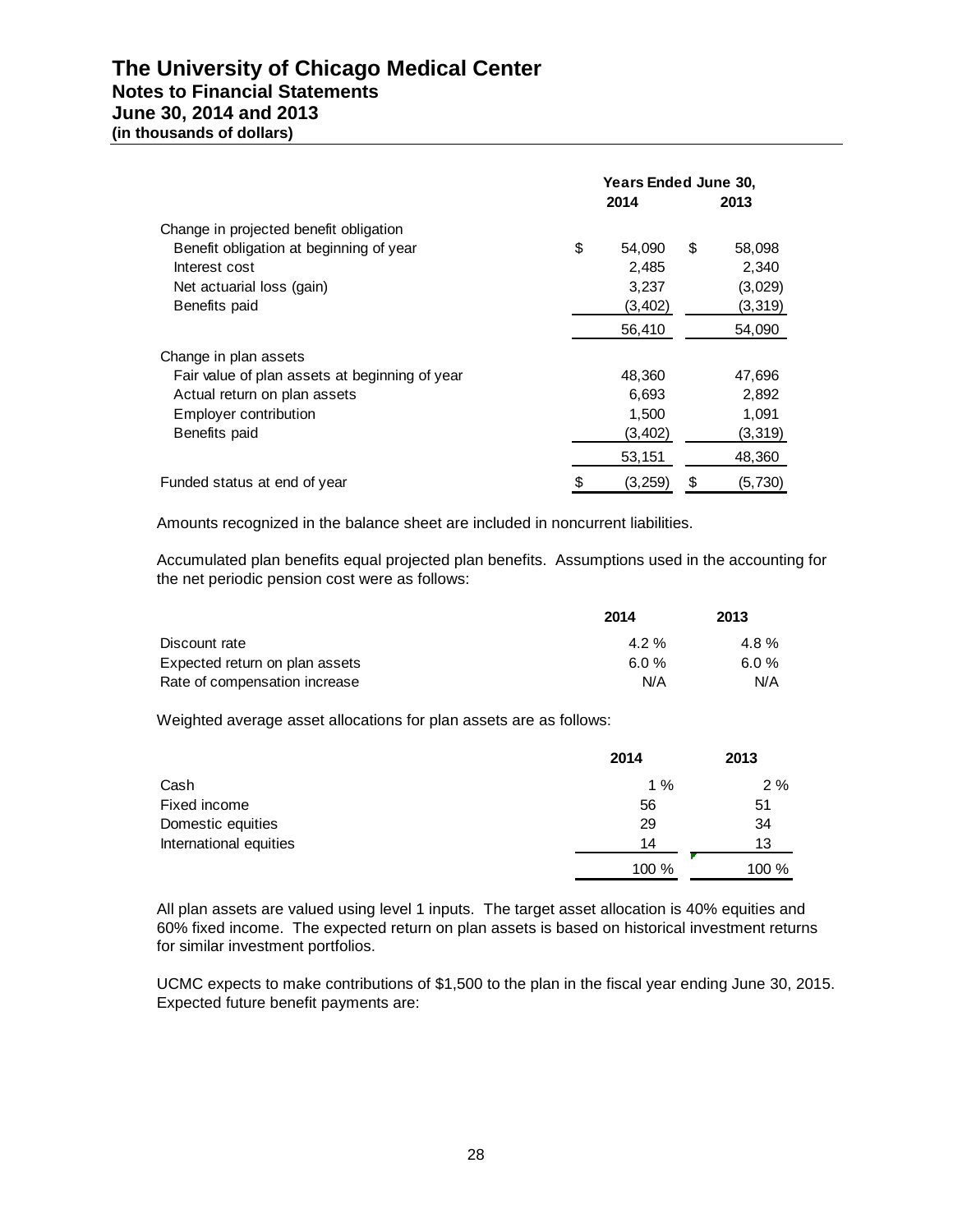#### **Fiscal Year**

| 2015      | \$<br>3,635 |
|-----------|-------------|
| 2016      | 3,611       |
| 2017      | 3,607       |
| 2018      | 3,609       |
| 2019      | 3,637       |
| 2020-2024 | 18,349      |

#### **12. Concentration of Credit Risk**

As a hospital, UCMC is potentially subject to concentration of credit risk from patient accounts receivable and certain investments. Investments, which include government and agency securities, stocks, corporate bonds, real assets, absolute return, and private equities, are not concentrated in any corporation or industry or with any single counter-party. UCMC receives a significant portion of its payments for services rendered from a limited number of government and commercial third-party payors, including Medicare, Medicaid, and Blue Cross. Medicaid approximated 16% of the Medical Center's net revenue for 2014 and 2013. Medicaid represented 21% and 17% of UCMC's net accounts receivable at June 30, 2014 and 2013, respectively. Management does not anticipate any collection risk related to the Medicaid accounts receivable at June 30, 2013. UCMC has not historically incurred any significant credit losses outside the normal course of business.

#### **13. Pledges**

Pledges receivable at June 30 are shown below:

|                                                     |    | 2014  |   | 2013  |
|-----------------------------------------------------|----|-------|---|-------|
| Unconditional promises expected to be collected in: |    |       |   |       |
| Less than one year                                  | \$ | 2.420 | S | 2,272 |
| One year to five years                              |    | 2,142 |   | 2,634 |
| More than five years                                |    |       |   |       |
|                                                     |    | 4,562 |   | 4,906 |
| Less unamortized discount (discount rate 5.5%)      |    | (71)  |   | (197) |
| Total                                               | S  | 4.491 |   | 4.709 |